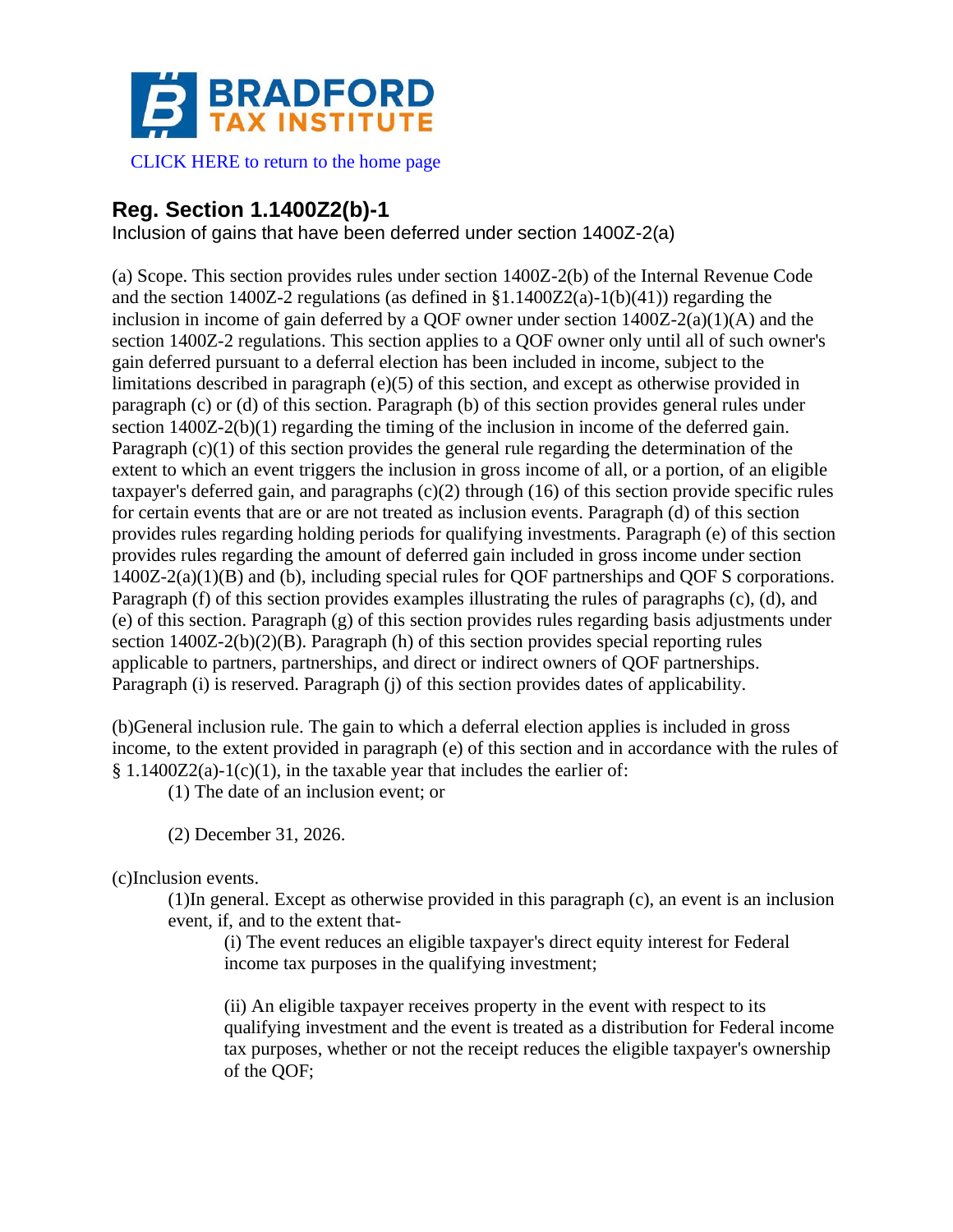(iii) An eligible taxpayer claims a loss for worthless stock under section  $165(g)$  or otherwise claims a worthlessness deduction with respect to its qualifying investment; or

(iv) A QOF in which an eligible taxpayer holds a qualifying investment loses its status as a QOF.

(2)Termination or liquidation of QOF or QOF owner.

(i) Termination or liquidation of QOF. Except as otherwise provided in this paragraph (c), an eligible taxpayer has an inclusion event with respect to all of its qualifying investment if the QOF ceases to exist for Federal income tax purposes. For example, if a QOF partnership converts to a QOF C corporation, or if a QOF C corporation converts to a QOF partnership or to an entity disregarded as separate from its owner for Federal income tax purposes, all investors in the QOF have an inclusion event with respect to all of their qualifying investments in the QOF.

(ii) Liquidation of QOF owner-

(A) Portion of distribution treated as sale. A distribution of a qualifying investment in a complete liquidation of a QOF owner is an inclusion event to the extent that section  $336(a)$  treats the distribution as if the qualifying investment were sold to the distributee at its fair market value, without regard to section 336(d).

(B) Distribution to 80-percent distributee. A distribution of a qualifying investment in a complete liquidation of a QOF owner is not an inclusion event to the extent section 337(a) applies to the distribution.

(3)Transfer of an investment in a QOF by gift or incident to divorce.

(i) Transfer of an investment in a QOF by gift. Except to the extent provided in paragraph (c)(5) of this section, a taxpayer's transfer of a qualifying investment by gift, as defined for purposes of chapter 12 of subtitle B of the Code, whether outright or in trust, is an inclusion event, regardless of whether that transfer is a completed gift for Federal gift tax purposes, and regardless of the taxable or taxexempt status of the donee of the gift.

(ii) Transfers between spouses incident to divorce. A transfer between spouses or incident to divorce or otherwise as provided in section 1041 of the Code is an inclusion event.

(4)Transfer of an investment in a QOF by reason of the taxpayer's death.

(i) In general. Except as provided in paragraph  $(c)(4)(ii)$  of this section, a transfer of a qualifying investment by reason of the taxpayer's death is not an inclusion event. Transfers by reason of death include, for example:

(A) A transfer by reason of death to the deceased owner's estate;

(B) A distribution of a qualifying investment by the deceased owner's estate;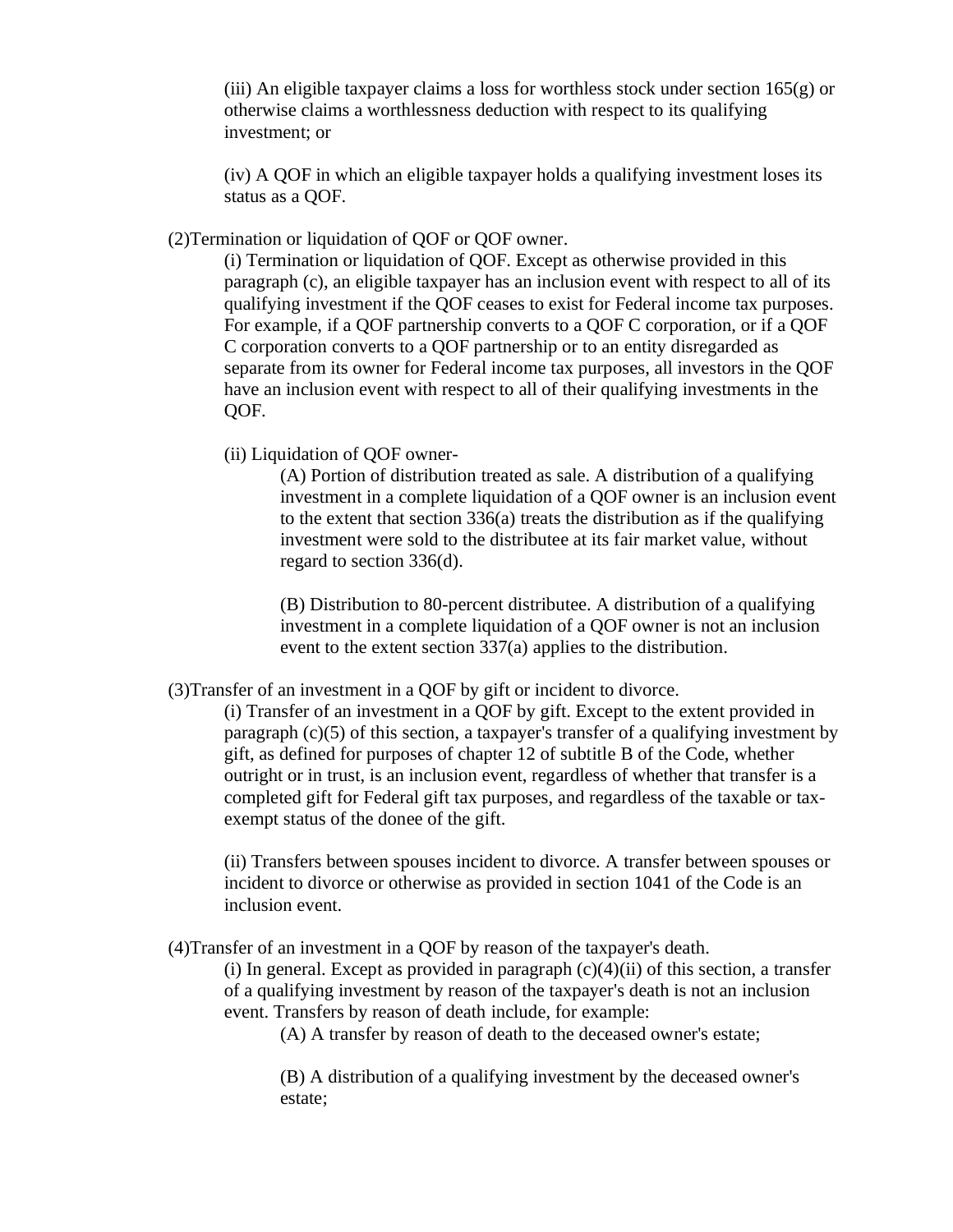(C) A distribution of a qualifying investment by the deceased owner's trust that is made by reason of the deceased owner's death;

(D) The passing of a jointly owned qualifying investment to the surviving co-owner by operation of law; and

(E) Any other transfer of a qualifying investment at death by operation of law.

(ii) Exceptions. The following transfers are not included as a transfer by reason of the taxpayer's death, and thus are inclusion events:

(A) A sale, exchange, or other disposition by the deceased taxpayer's estate or trust, other than a distribution described in paragraph  $(c)(4)(i)$  of this section;

(B) Any disposition by the legatee, heir, or beneficiary who received the qualifying investment by reason of the taxpayer's death; and

(C) Any disposition by the surviving joint owner or other recipient who received the qualifying investment by operation of law on the taxpayer's death.

(iii) Liability for deferred Federal income tax. If the owner of a qualifying investment in a QOF dies before an inclusion event and the deferred gain is not includable in the decedent's gross income, the gain that the decedent elected to defer under section 1400Z-2(a) and the section 1400Z-2 regulations will be includable in the gross income, for the taxable year in which occurs an inclusion event, of the person described in section 691(a)(1).

(iv) Qualifying investment in the hands of the person described in section  $691(a)(1)$ . A qualifying investment received in a transfer by reason of death listed in paragraph  $(c)(4)(i)$  of this section continues to be a qualifying investment under  $§1.1400Z2(a)-1(b)(34).$ 

#### (5)Grantor trusts.

(i) Contributions to grantor trusts. If the owner of a qualifying investment contributes it to a trust and, under subpart E of part I of subchapter J of chapter 1 of subtitle A of the Code (grantor trust rules), the contributing owner of the investment is the deemed owner of the trust (grantor trust), the contribution to the grantor trust is not an inclusion event. Similarly, a transfer of the investment by the grantor trust to the trust's deemed owner is not an inclusion event. For all purposes of the section 1400Z-2 regulations, references to the term grantor trust mean the portion of the trust that holds the qualifying investment in the QOF, and such a grantor trust, or portion of the trust, is a wholly grantor trust as to the deemed owner. Such contributions may include transfers by gift or any other type of transfer between the grantor and the grantor trust that is a nonrecognition event as a result of the application of the grantor trust rules (that is, subpart E of part I of subchapter J of chapter 1 of subtitle A of the Code).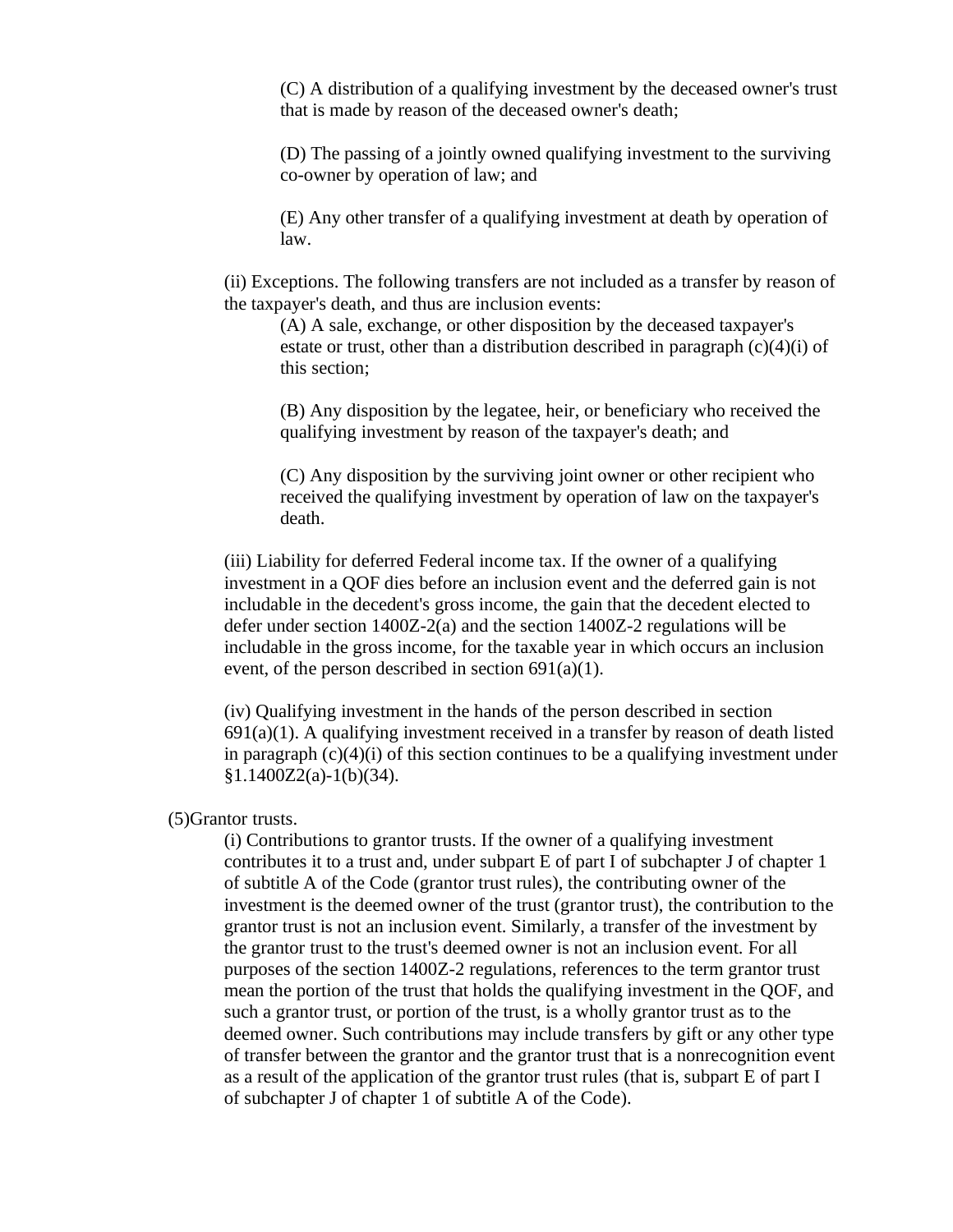(ii) Changes in grantor trust status. In general, a change in the income tax status of an existing trust owning a qualifying investment in a QOF, whether the termination of grantor trust status or the creation of grantor trust status, is an inclusion event. Notwithstanding the previous sentence, the termination of grantor trust status as the result of the death of the owner of a qualifying investment is not an inclusion event, but the provisions of paragraph  $(c)(4)$  of this section apply to distributions or dispositions by the trust. If a qualifying investment is held in the grantor portion of an electing small business trust (ESBT), as defined in section  $1361(e)(1)$ , and the ESBT converts into a qualified subchapter S trust (QSST), as defined in section  $1361(d)(3)$ , the beneficiary of which is the deemed owner of the grantor portion of the ESBT, there has been no change in the grantor trust status because the deemed owner continues to be taxable under subtitle A of the Code on the income and gain from the qualifying investment.

(iii) Conversions of QSSTs and ESBTs. With regard to conversions of QSSTs and ESBTs, see paragraphs  $(c)(7)(i)(B)$  and  $(C)$  of this section. For purposes of paragraph  $(c)(5)(ii)$  of this section, if a qualifying investment is held by a QSST that converts to an ESBT, the beneficiary of the QSST is the deemed owner of the grantor portion of the ESBT that then holds the qualifying investment, and the deemed owner is not a nonresident alien for purposes of this section (and thus notwithstanding  $$1.1361-1(j)(8)$ , there has been no change in the grantor trust status because the deemed owner continues to be taxable under subtitle A of the Code on the income and gain from the qualifying investment.

(6)Special rules for partners and partnerships.

(i) Scope. Except as otherwise provided in this paragraph  $(c)(6)$ , in the case of a partnership that is a QOF or a QOF partner, the inclusion rules of this paragraph (c) apply to transactions involving any direct or indirect partner of the QOF to the extent of that partner's share of any eligible gain of the QOF.

(ii) Transactions that are not inclusion events-

(A) In general. Notwithstanding paragraphs  $(c)(1)$  and  $(2)$  of this section, and except as otherwise provided in paragraph (c)(6) of this section, no transaction described in paragraph  $(c)(6)(ii)$  of this section is an inclusion event.

(B) Section 721 contributions. Subject to paragraph  $(c)(6)(v)$  of this section, a contribution by a QOF owner (contributing partner), of its qualifying QOF stock, qualifying QOF partnership interest, or direct or indirect partnership interest in a qualifying investment to a partnership (transferee partnership) to the extent the transaction is governed by section 721(a) is not an inclusion event, provided the interest transfer does not cause a partnership termination of a QOF partnership, or the direct or indirect owner of a QOF, under section 708(b)(1). See paragraph  $(c)(6)(ii)(C)$  of this section for transactions governed by section 708(b)(2)(A). The inclusion rules in paragraph (c) of this section apply to any part of the transaction to which section 721(a) does not apply. The transferee partnership becomes subject to section 1400Z-2 and the section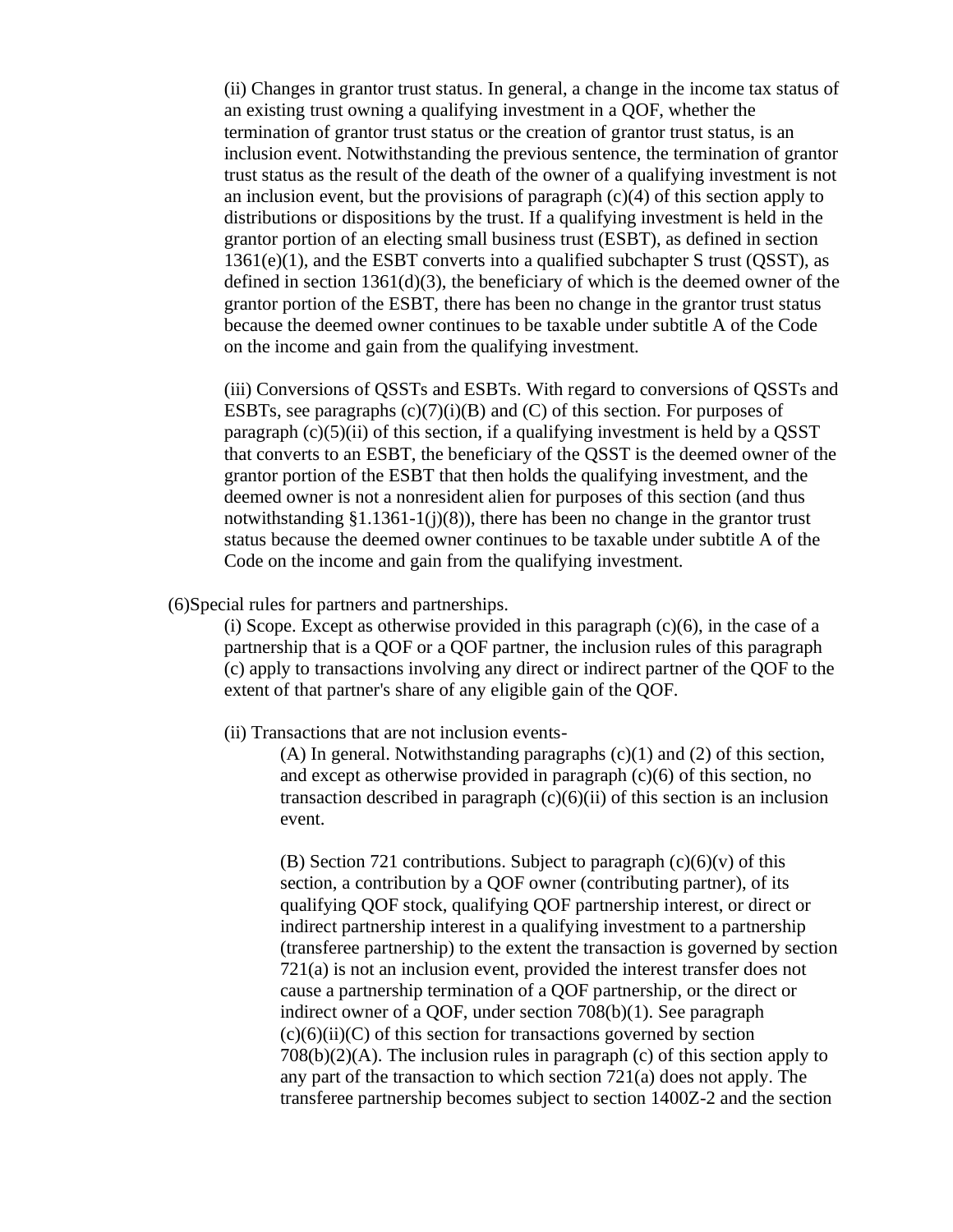1400Z-2 regulations with respect to the eligible gain associated with the contributed qualifying investment. The transferee partnership must allocate and report the remaining deferred gain that is associated with the contributed qualifying investment to the contributing partner to the same extent that the remaining deferred gain would have been allocated and reported to the contributing partner in the absence of the contribution. Additionally, the transferee partnership must allocate the basis increases described in section  $1400Z-2(b)(2)(B)(iii)$  and (iv) to the contributing partner. If a transferee partnership is a direct QOF owner, only the transferee partnership may make the elections under section 1400Z-2(c) and the regulations in this part under section 1400Z-2(c) of the Code with respect to the contributed qualifying investment. See §1400Z2(c)-  $1(b)(1)(ii)$  (election by transferee partnership).

(C) Section 708(b)(2)(A) mergers or consolidations-

(1) Merger of a partnership that is a QOF partner. Subject to paragraphs  $(c)(6)(iii)$  and  $(v)$  of this section, a merger or consolidation of a partnership that is a QOF partner (original partnership) with another partnership in a transaction to which section 708(b)(2)(A) applies is not an inclusion event to the extent section 721(a) applies to the merger. To the extent the original partnership terminates in the merger, as determined under §1.708-  $1(c)(1)$ , the partnership that is a continuation of the original partnership becomes subject to section 1400Z-2 and the section 1400Z-2 regulations to the same extent that the original partnership was so subject prior to the transaction, and must allocate and report any gain under section 1400Z-2(b) to the same extent and to the same partners that the original partnership allocated and reported such items prior to the transaction. Notwithstanding the rules in this paragraph  $(c)(6)(ii)(C)(1)$ , the general inclusion rules of paragraph (c) of this section apply to the portion of the transaction that is otherwise treated as a sale or exchange under paragraph (c) of this section.

(2) Merger of QOF partnerships. Subject to paragraph  $(c)(6)(v)$  of this section, a merger or consolidation of a QOF partnership with another QOF partnership in a transaction to which section 708(b)(2)(A) applies is not an inclusion event under paragraph  $(c)(2)(i)$  of this section if, immediately after the merger or consolidation, the resulting partnership is a QOF. The continuing partnership, as determined under §1.708-1(c)(1), becomes subject to section 1400Z-2 and the section 1400Z-2 regulations to the same extent that the terminated partnership was so subject prior to the transaction, and must allocate and report any gain under section 1400Z-2(b) to the same extent and to the same partners that the terminated partnership would have allocated and reported such items prior to the transaction. Notwithstanding the rules in this paragraph  $(c)(6)(ii)(C)(2)$ , the general inclusion rules of paragraph (c) of this section apply to the portion of the transaction that is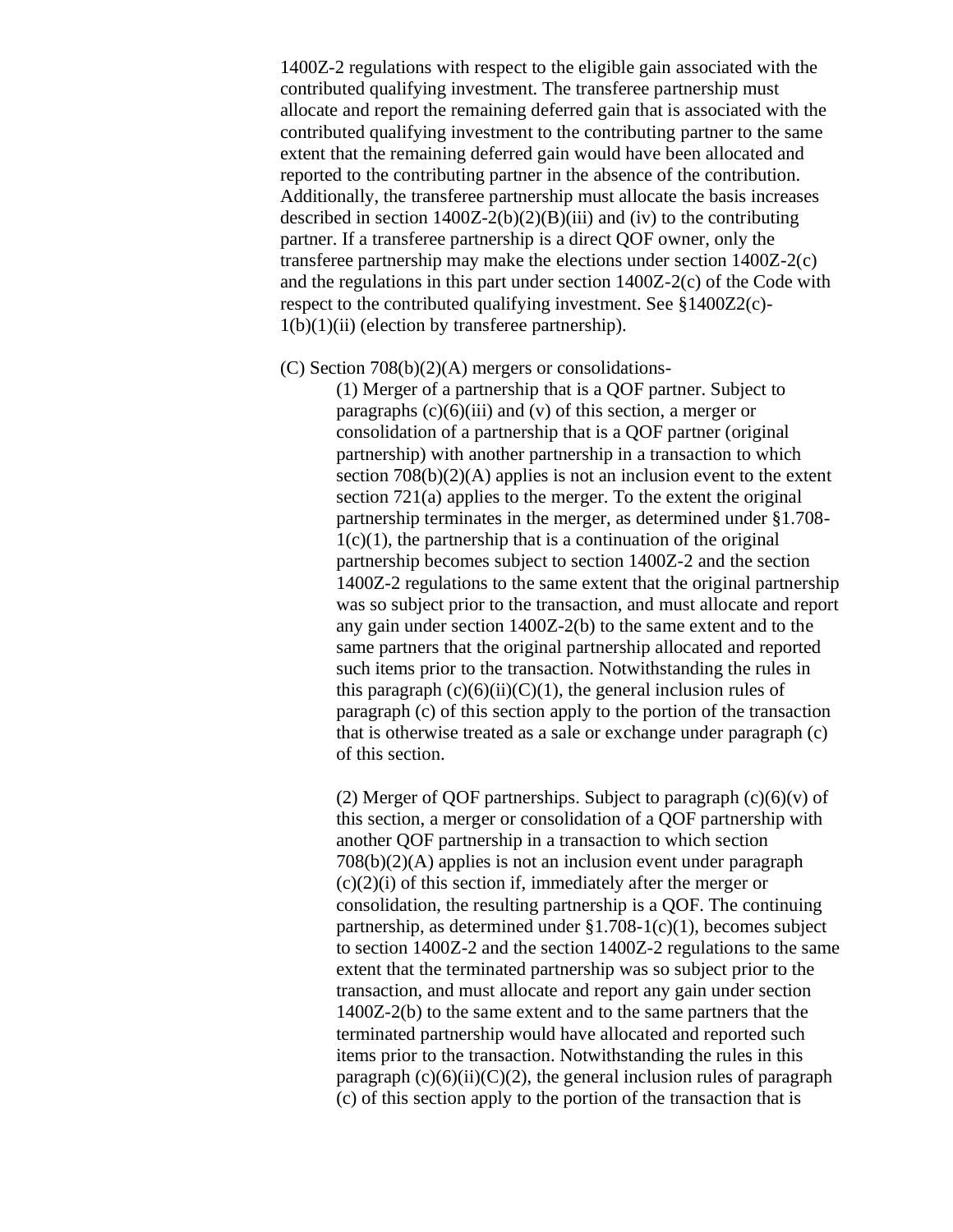otherwise treated as a sale or exchange under paragraph (c) of this section.

(D) Example. The following example illustrates the rules of this paragraph  $(c)(6)(ii)$ .

(1)

Example.

(i) Facts. In 2019, taxpayer A contributes \$100 of eligible gain to a QOF partnership, X, in exchange for a qualifying QOF partnership interest in X, and taxpayer B contributes \$100 of eligible gain to another QOF partnership, Y, in exchange for a qualifying QOF partnership interest in Y. In 2021, in transactions governed by section 721(a), A contributes her qualifying QOF partnership interest in X, and B contributes her qualifying QOF partnership interest in Y, to a newly formed partnership, UTP. In 2024, C receives a profits interest in UTP for services that she will provide to UTP. In 2031, X sells a non-inventory asset and allocates X's distributive share of the gain to UTP. No distributions are ever made from X, Y, or UTP.

(ii) Analysis. On December 31, 2026, UTP recognizes \$170 of remaining deferred gain relating to the QOF interests. Of that gain, A is allocated the \$85 of gain relating to the \$100 of eligible gain that she invested in X, and B is allocated the \$85 of gain relating to the \$100 of eligible gain that she invested in Y. C recognizes no gain at this time. In 2031, because UTP's holding period in X includes A's holding period in X, UTP has a holding period in X that exceeds 10 years, and may make an election under  $§1.1400Z2(c)-1(b)(2)(ii)$  to exclude the gain from X's asset sale. Even though A was the original investor in X, she may not make the election. If UTP makes the election, UTP will exclude its distributive share of gain from the sale of the X asset.

# (2) [Reserved]

(iii) Partnership distributions. Subject to paragraph  $(c)(6)(v)$  of this section, an actual or deemed distribution of property, including cash, by a QOF partnership to a partner with respect to its qualifying investment is an inclusion event only to the extent that the distributed property has a fair market value in excess of the partner's basis in its qualifying investment. For purposes of this paragraph  $(c)(6)(iii)$ , in the case of a merger or consolidation of a QOF partnership with another QOF partnership in a transaction to which section 708(b)(2)(A) applies, the fair market value of the distributed property is reduced by the fair market value of the QOF partnership interest received in the merger or consolidation. A distribution from a partnership that directly or indirectly owns a QOF is an inclusion event only if the distribution is a liquidating distribution. For purposes of this paragraph  $(c)(6)(iii)$ , the distribution is not in complete liquidation if the partnership making the distribution is a partnership that terminates in a partnership merger or consolidation under §1.708-1(c), the continuing partnership in the merger or consolidation continues to directly or indirectly own an interest in the QOF, and the distributee is distributed an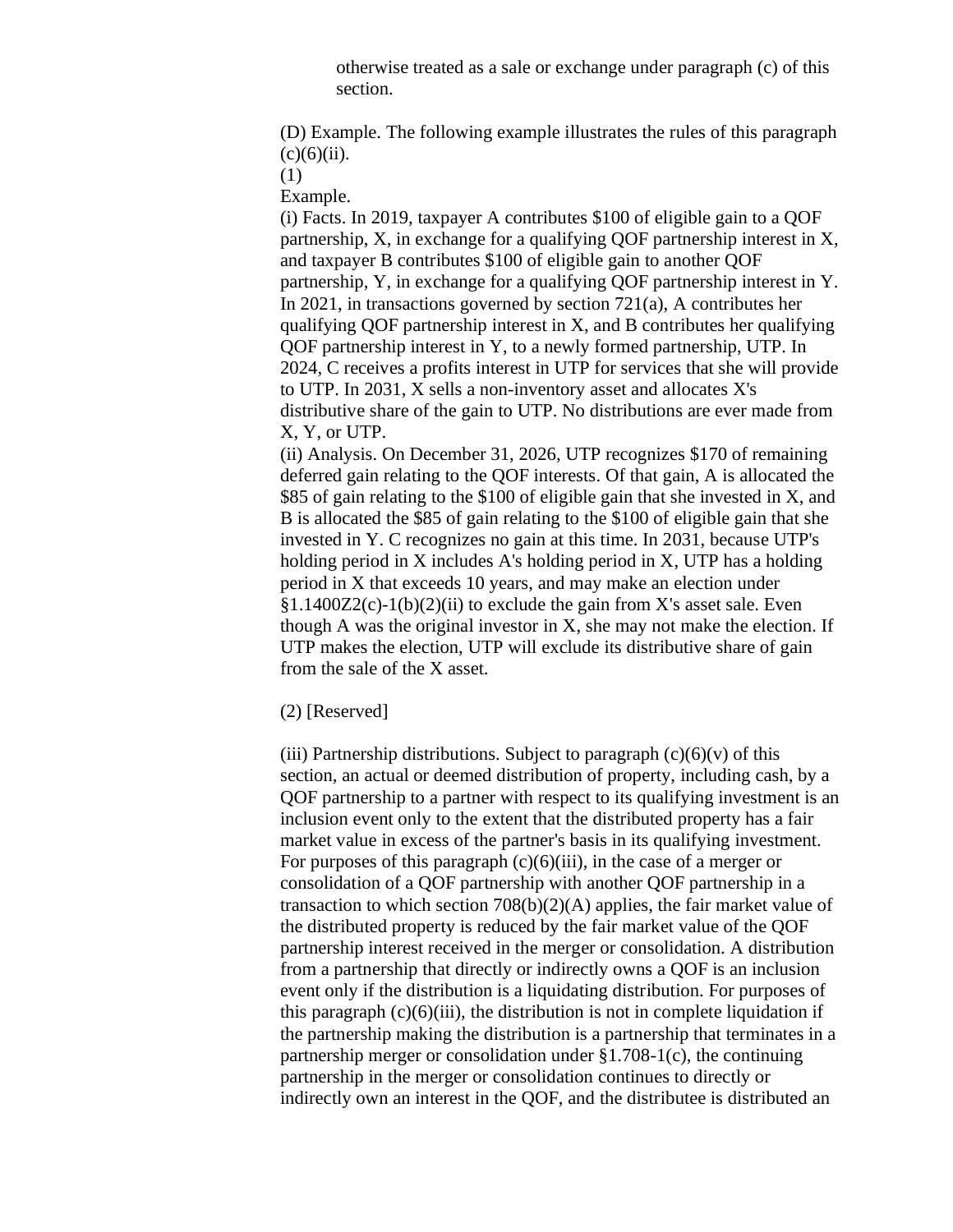interest in the resulting partnership as part of the merger or consolidation. See paragraph  $(c)(6)(iv)$  of this section for special rules relating to mixedfunds investments.

(iv) Special rules for mixed-funds investments-

(A) In general. The rules of this paragraph  $(c)(6)(iv)$  apply solely for purposes of section 1400Z-2. A partner that holds a mixed-funds investment in a QOF partnership (a mixed-funds partner) shall be treated as holding two separate interests in the QOF partnership, one a qualifying investment and the other a non-qualifying investment (separate interests). The basis of each separate interest is determined under the rules described in paragraphs  $(c)(6)(iv)(B)$  and  $(g)$  of this section as if each interest were held by different taxpayers.

(B) Allocations and distributions. All section 704(b) allocations of income, gain, loss, and deduction, all section 752 allocations of debt, and all distributions made to a mixed-funds partner will be treated as made to the separate interests based on the allocation percentages of those interests as defined in paragraph  $(c)(6)(iv)(D)$  of this section. For purposes of this paragraph  $(c)(6)(iv)(B)$ , in allocating income, gain, loss, or deduction between these separate interests, section 704(c) principles apply to account for any value-basis disparities attributable to the qualifying investment or non-qualifying investment. Any distribution (whether actual or deemed) to the holder of a qualifying investment is subject to the rules of paragraphs  $(c)(6)(iii)$  and  $(v)$  of this section, without regard to the presence or absence of gain under other provisions of subchapter K of chapter 1 of subtitle A of the Internal Revenue Code.

(C) Subsequent contributions. In the event of an increase in a partner's qualifying or non-qualifying investment, as for example, in the case of an additional contribution for a qualifying investment or for an interest that is a non-qualifying investment or a change in allocations for services rendered, the partner's interest in the separate interests must be valued immediately prior to the event and the allocation percentages adjusted to reflect the relative values of these separate interests and the additional contribution, if any.

(D) Allocation percentages. The allocation percentages of the separate interests will be determined based on the relative capital contributions attributable to the qualifying investment and the non-qualifying investment. In the event a partner receives a profits interest in the QOF partnership for services provided to or for the benefit of the QOF partnership, the allocation percentage with respect to the profits interest is based on the share of residual profits the mixed-funds partner would receive with respect to that interest, disregarding any allocation of residual profits for which there is not a reasonable likelihood of application.

(E) Examples. The following examples illustrate the rules of this paragraph  $(c)(6)(iv)$ .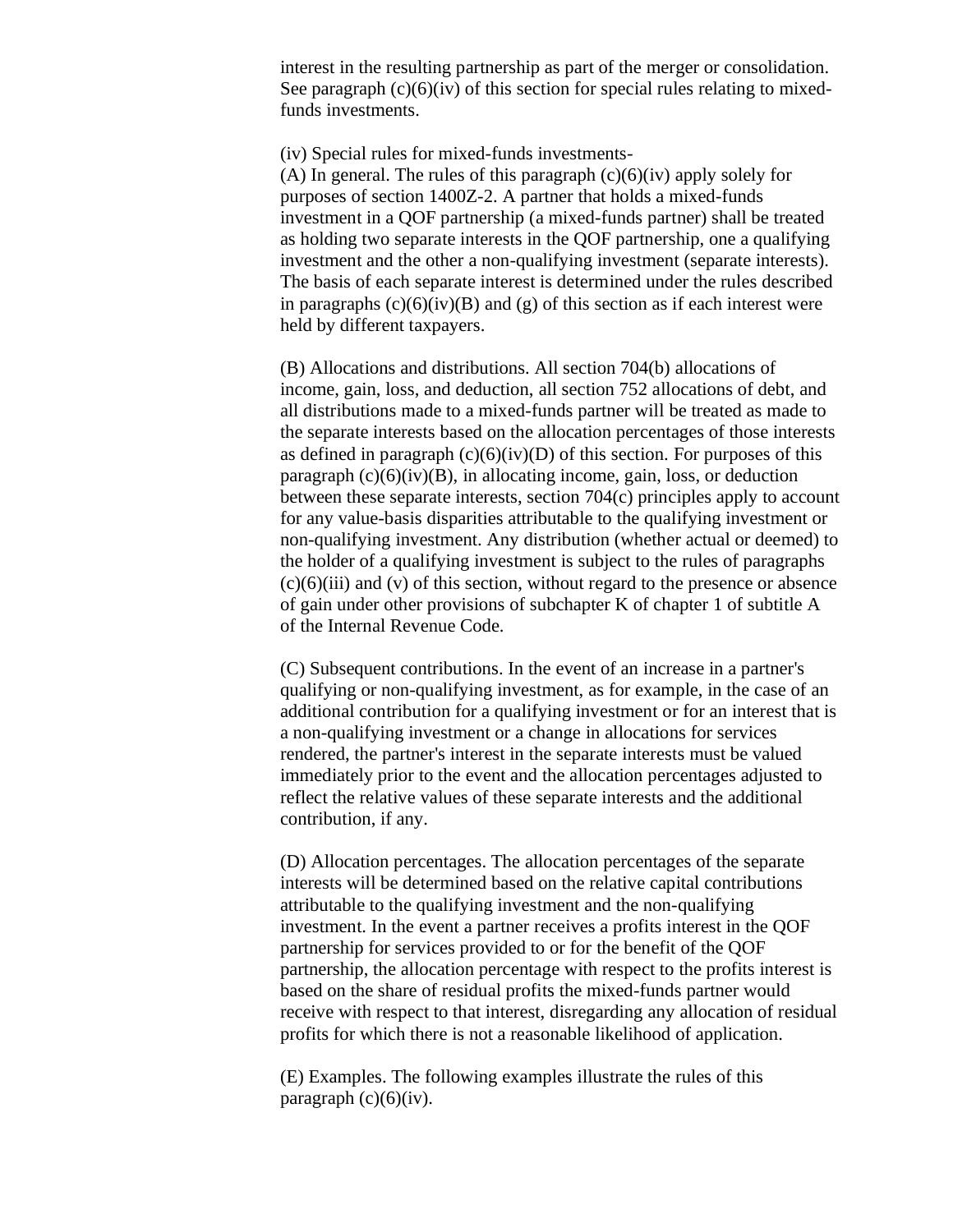### (1)

Example (1). Allocation of residual profits for which there is no reasonable likelihood of application-

(i) Facts. A realizes \$100 of eligible gain and B realizes \$900 of eligible gain. A and B form Q, a QOF partnership. B contributes \$900 to Q in exchange for a qualifying QOF partnership interest (B's capital interest). A contributes \$100 to Q in exchange for a qualifying QOF partnership interest (A's capital interest and, with B's capital interest, the capital interests) and agrees to provide services to Q in exchange for a profits interest in Q (A's profits interest). Q's partnership agreement provides that Q's profits are first allocated to the capital interests until the capital interest holders receive a 10 percent preferred return with respect to those interests. Next, Q's profits are allocated 15 percent to A with respect to A's profits interest, 10 percent to A with respect to A's capital interest, and 75 percent to B until the capital interests receive a 1,000% preferred return. Thereafter, Q's profits are allocated 1 percent to A's profits interest and 99 percent to the capital interests. There is not a reasonable likelihood that Q's profits will be sufficient to result in an allocation in the last tranche. (ii) Analysis. Under paragraph  $(c)(6)(iv)(D)$  of this section, the allocation percentage with respect to A's profits interest is calculated based on the share of residual profits that A would receive with respect to A's profits interest, disregarding any allocation of residual profits that has no reasonable likelihood of being achieved. Under Q's partnership agreement, A's share of Q's residual profits with respect to A's profits interest is 1 percent. However, there is no reasonable likelihood that this 1 percent allocation will apply because it is unlikely that the capital interests will receive a 1,000% preferred return. Therefore, under paragraph  $(c)(6)(iv)(D)$  of this section, A's share of Q's residual profits with respect to A's profits interest is 15 percent, the final allocation of Q's profits to A's profits interest that is reasonably likely to apply. The allocation percentage for A's capital interest in Q is 10 percent under paragraph  $(c)(6)(iv)(D)$  of this section. Thus, allocations and distributions made to A are treated as made 60 percent (15/25) to A's non-qualifying profits interest and 40 percent (10/25) to A's qualifying QOF partnership interest.

### (2)

Example (2). Separate entity holding profits interest-

(i) Facts. The facts are the same as in paragraph  $(c)(6)(iv)(E)(1)$  of this section (Example 1), except that A is a partnership that has no eligible gain and P, a partnership that is owned by the same taxpayers who own A, realizes \$100 of eligible gain and contributes \$100 to Q for its qualifying investment.

(ii) Analysis. Under paragraph  $(c)(6)(iv)(D)$  of this section, A's profits interest is a non-qualifying investment in Q. Because P directly holds only a qualifying QOF partnership interest in Q, P is not a mixed-funds partner in Q, and 100 percent of the allocations and distributions made to P are attributable to P's qualifying QOF partnership interest.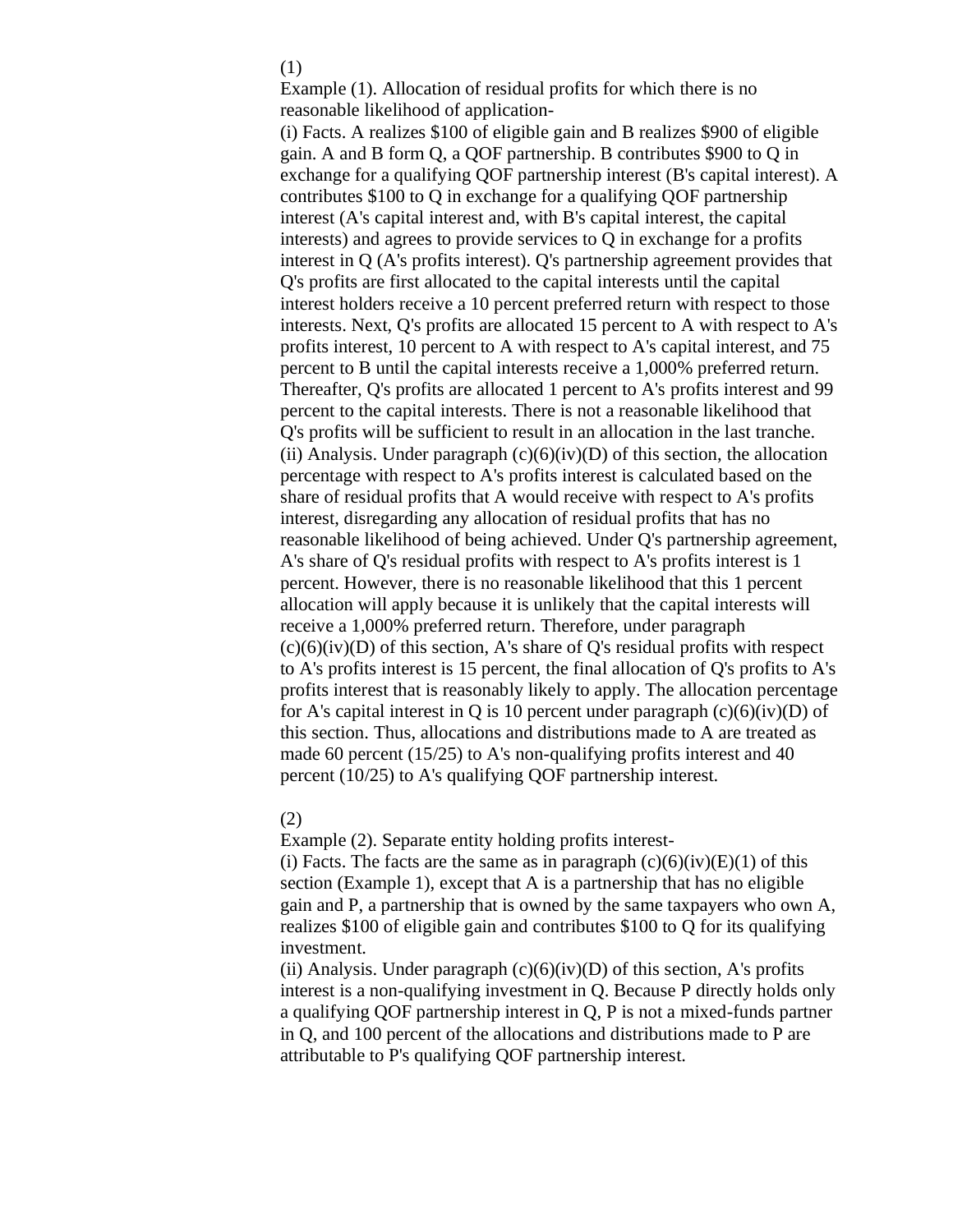(v) Remaining deferred gain reduction rule. An inclusion event occurs when and to the extent that a transaction has the effect of reducing: (A) The amount of remaining deferred gain of one or more direct or indirect partners; or

(B) The amount of gain that would be recognized by such partner or partners under paragraph  $(e)(4)(ii)$  of this section to the extent that such amount would reduce such gain to an amount that is less than the remaining deferred gain.

(7)Special rules for S corporations.

(i) In general. Except as provided in paragraphs  $(c)(7)(ii)$ , (iii), and (iv) of this section, none of the following is an inclusion event:

(A) An election, revocation, or termination of a corporation's status as an S corporation under section 1362;

(B) A conversion of a QSST to an ESBT, but only if the QSST beneficiary is the deemed owner of the grantor portion of the ESBT that receives the qualifying investment and if the deemed owner is not a nonresident alien;

(C) A conversion of an ESBT to a QSST, where the qualifying investment is held in the grantor portion of the ESBT and the QSST beneficiary is the deemed owner of the grantor portion of the ESBT; and

(D) A valid modification of a trust agreement of an S-corporation shareholder whether by an amendment, a decanting, a judicial reformation, or a material modification.

### (ii) Distributions by QOF S corporation-

(A) General rule. An actual or constructive distribution of property by a QOF S corporation to a QOF shareholder with respect to its qualifying investment is an inclusion event to the extent that the distribution is treated as gain from the sale or exchange of property under section 1368(b)(2) and (c). For the treatment of a distribution by a QOF S corporation to which section 305(a) applies, see paragraph  $(c)(8)(ii)$ . For the treatment of a distribution to which section  $302(d)$  or section  $306(a)(2)$  applies, see paragraph  $(c)(9)(ii)$  of this section.

(B) Spill-over rule. For purposes of applying paragraph  $(c)(7)(ii)$  of this section to the adjusted basis of a qualifying investment, or non-qualifying investment, as appropriate, in a QOF S corporation, the second sentence of  $$1.1367-1(c)(3)$  applies-

(1) With regard to multiple qualifying investments, solely to the respective bases of such qualifying investments, and does not take into account the basis of any non-qualifying investment; and

(2) With regard to multiple non-qualifying investments, solely to the respective bases of such non-qualifying investments, and does not take into account the basis of any qualifying investment.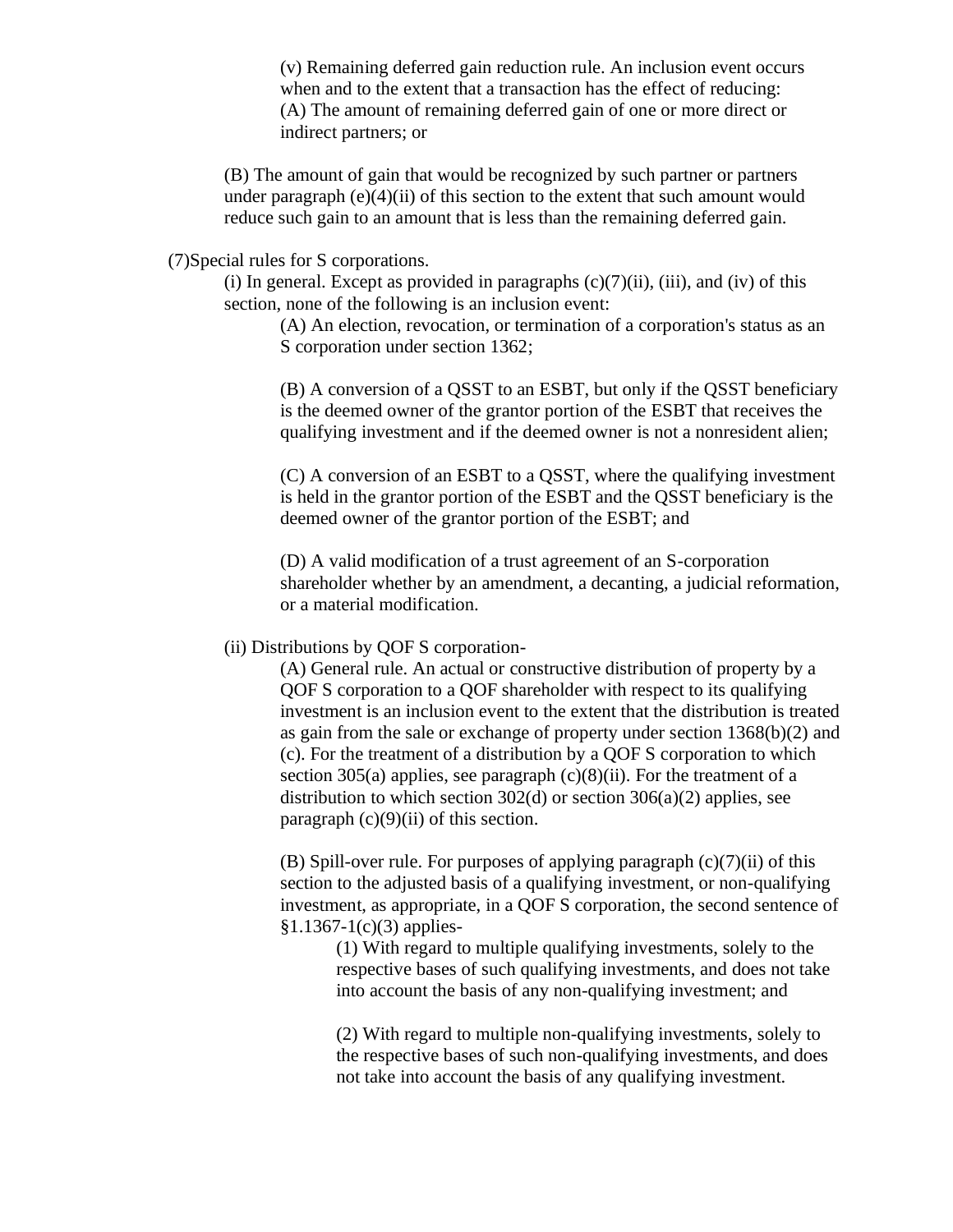(iii) Conversion from S corporation to partnership or disregarded entity- (A) General rule. Notwithstanding paragraph  $(c)(7)(i)$  of this section, and except as provided in paragraph  $(c)(7)(iii)(B)$  of this section, a conversion of an S corporation to a partnership or an entity disregarded as separate from its owner under  $\S 301.7701-3(b)(1)(ii)$  of this chapter is an inclusion event.

(B) Exception for qualifying section 381 transaction. A conversion described in paragraph  $(c)(7)(iii)(A)$  of this section is not an inclusion event if the conversion comprises a step in a series of related transactions that together qualify as a qualifying section 381 transaction.

(iv) Treatment of separate blocks of stock in mixed-funds investments. With regard to a mixed-funds investment in a QOF S corporation, if different blocks of stock are created for separate qualifying investments to track basis in such qualifying investments, the separate blocks are not treated as different classes of stock for purposes of S corporation eligibility under section 1361(b)(1).

(v) Applicability. Paragraph (c)(7) of this section applies regardless of whether the S corporation is a QOF or a QOF shareholder.

(8)Distributions by a QOF corporation.

(i) General rule for distributions by a QOF C corporation. If a QOF C corporation distributes property to a QOF shareholder with respect to a qualifying investment, only the amount of the distribution to which section  $301(c)(3)$  or  $1059(a)(2)$ applies gives rise to an inclusion event. For purposes of this paragraph  $(c)(8)(i)$ , a distribution of property includes a distribution of stock in the QOF C corporation making the distribution (or rights to acquire such stock) if the distribution is treated as a distribution of property to which section 301 applies pursuant to section 305(b).

(ii) Section 305(a) distributions. A distribution with respect to qualifying QOF stock to which section 305(a) applies is not an inclusion event. QOF stock received in such a distribution is qualifying QOF stock. The shareholder's remaining deferred gain is allocated pro rata between the new qualifying QOF stock received and the qualifying QOF stock with respect to which the distribution was made in proportion to the fair market values of each on the date of distribution. See §1.307-1(a).

(9)Dividend-equivalent redemptions and redemptions of section 306 stock.

(i) Redemptions by QOF C corporations-

(A) In general. Except as provided in paragraph  $(c)(9)(i)(B)$  of this section, if a QOF C corporation redeems its stock from a QOF shareholder in a transaction described in section  $302(d)$  or section  $306(a)(2)$ , the full amount of such redemption gives rise to an inclusion event.

(B) Redemptions of stock of wholly owned QOF C corporation and pro rata redemptions. Paragraph  $(c)(8)(i)$  of this section applies to a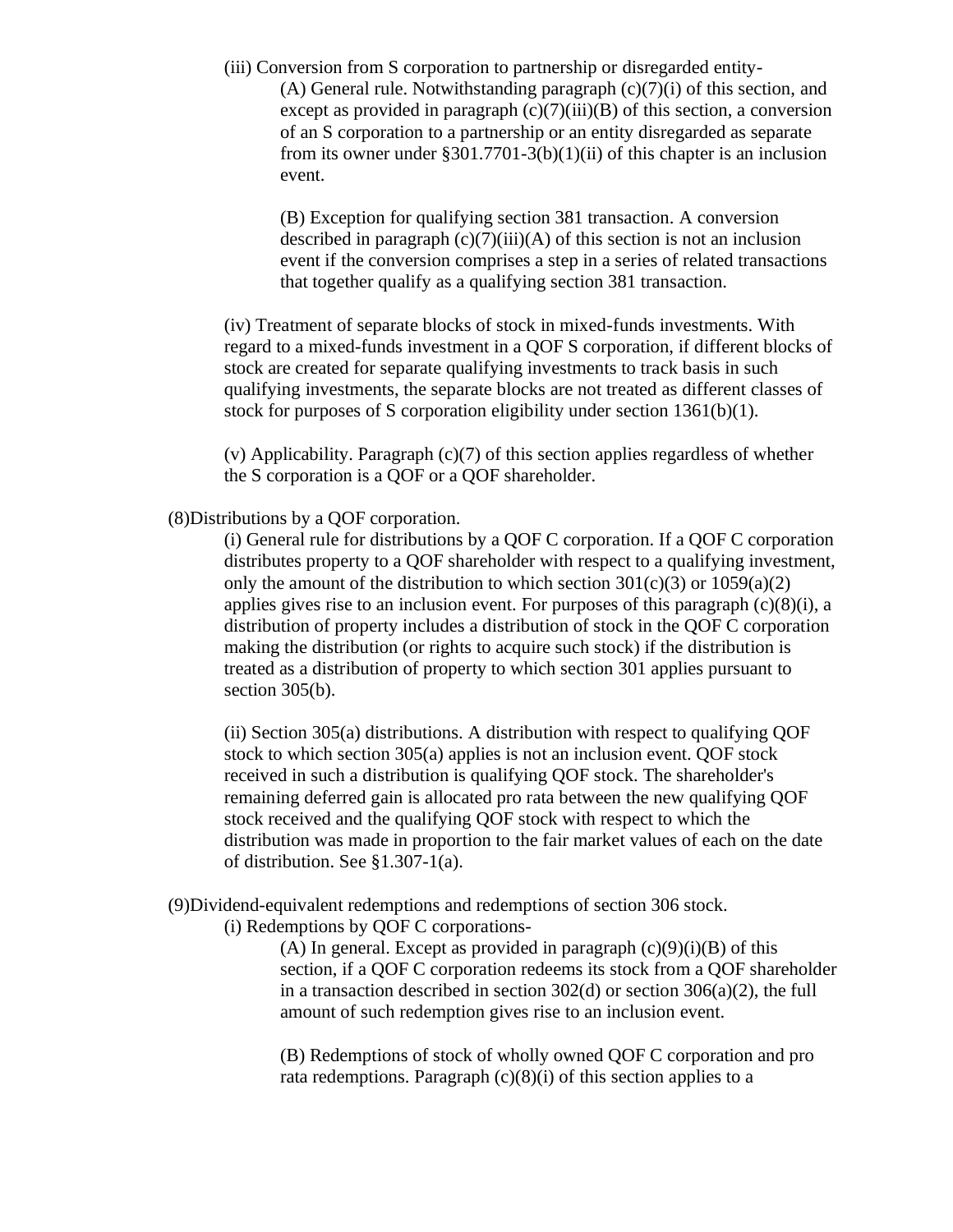redemption described in paragraph  $(c)(9)(i)(A)$  of this section if, at the time of such redemption-

> (1) All stock in the QOF C corporation is held directly by a single shareholder, or directly by members of a single consolidated group; or

(2) The QOF C corporation has outstanding only one class of stock, as defined in section 1361 and §1.1361-1(l), and the redemption is pro rata as to all shareholders of the redeeming QOF C corporation.

(ii) Redemptions by QOF S corporations. If a QOF S corporation redeems its stock from a QOF shareholder in a transaction described in section 302(d) or section  $306(a)(2)$ , the amount that gives rise to an inclusion event is the amount by which the distribution exceeds basis in the QOF stock as adjusted under paragraph  $(c)(7)(ii)$  of this section.

# (10)Qualifying section 381 transactions.

(i) Assets of a QOF are acquired-

(A) In general. Except to the extent provided in paragraph  $(c)(10)(i)(C)$  of this section, if the assets of a QOF corporation are acquired in a qualifying section 381 transaction, and if the acquiring corporation is a QOF immediately after the acquisition, then the transaction is not an inclusion event.

(B) Determination of acquiring corporation's status as a QOF. For purposes of paragraph  $(c)(10)(i)(A)$  of this section, the acquiring corporation is treated as a QOF immediately after the qualifying section 381 transaction if the acquiring corporation satisfies the certification requirements in §1.1400Z2(d)-1 immediately after the transaction and holds at least 90 percent of its assets in qualified opportunity zone property on the first testing date after the transaction. See section 1400Z- $2(d)(1)$  and  $$1.1400Z2(d)-1$ .

(C) Receipt of boot by QOF shareholder in qualifying section 381 transaction. This paragraph  $(c)(10)(i)(C)$  applies if assets of a QOF corporation are acquired in a qualifying section 381 transaction and an eligible taxpayer that is a QOF shareholder receives boot with respect to its qualifying investment. If this paragraph  $(c)(10)(i)(C)$  applies, the QOF shareholder has an inclusion event and is treated as disposing of a portion of its qualifying investment that bears the same proportion to the QOF shareholder's total qualifying investment immediately before the inclusion event as the fair market value of the boot received by the QOF shareholder with respect to its qualifying investment in the qualifying section 381 transaction bears to the fair market value of the total consideration received by the QOF shareholder with respect to its qualifying investment in the qualifying section 381 transaction.

(ii) Assets of a QOF shareholder are acquired-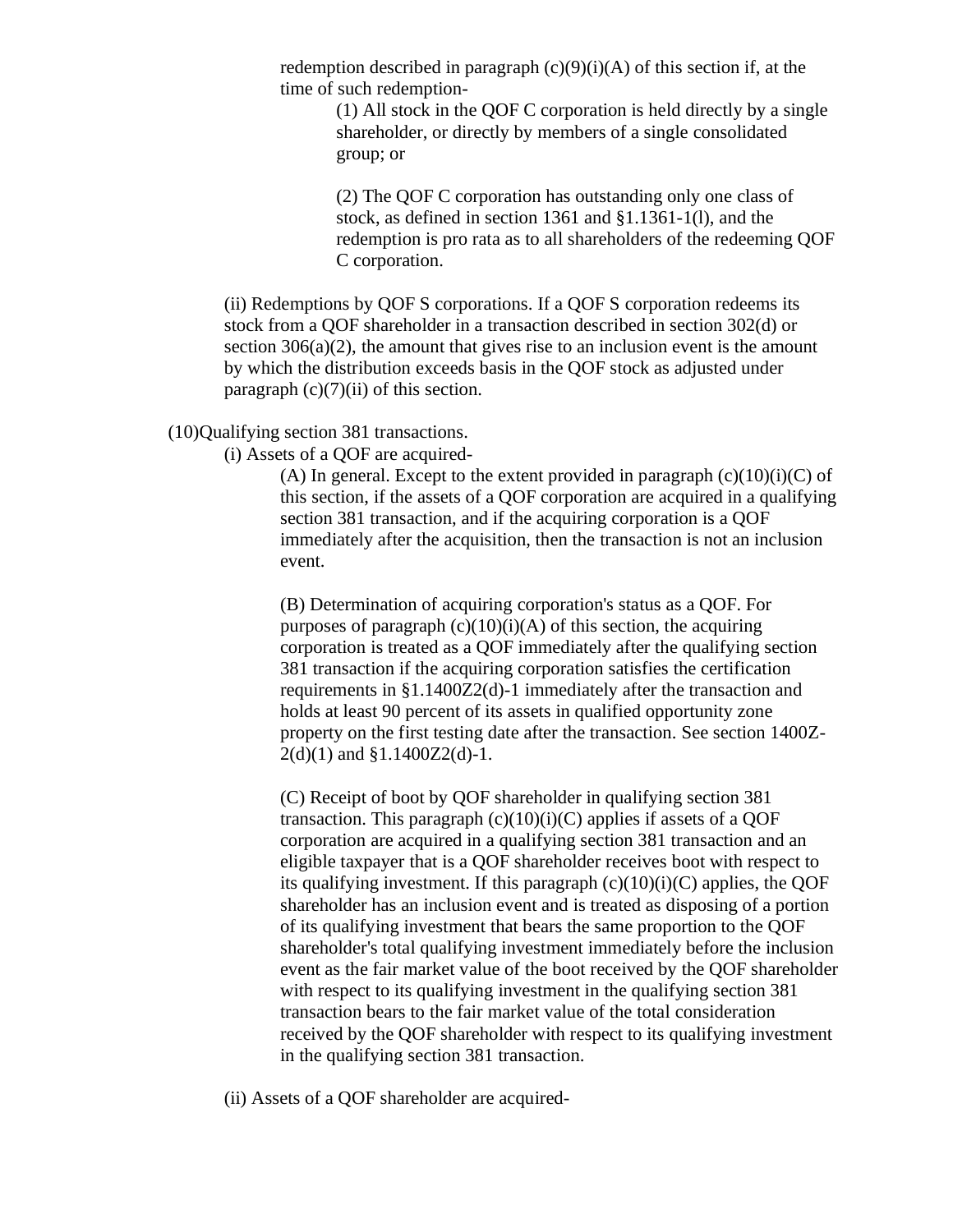(A) In general. Except to the extent provided in paragraph  $(c)(10)(ii)(B)$  of this section, a qualifying section 381 transaction in which the assets of a QOF shareholder are acquired is not an inclusion event with respect to the qualifying investment and the acquiring corporation succeeds to the target corporation's status as the QOF shareholder with respect to the qualifying investment.

(B) Qualifying section 381 transaction in which QOF shareholder's qualifying investment is not completely acquired. If the assets of a QOF shareholder are acquired in a qualifying section 381 transaction in which the acquiring corporation does not acquire all of the QOF shareholder's qualifying investment, the QOF shareholder has an inclusion event and is treated as disposing of the portion of its qualifying investment that is not transferred to the acquiring corporation.

# (11)Section 355 transactions.

# (i) Distribution by a QOF-

(A) In general. Except as provided in paragraph  $(c)(11)(i)(B)$  of this section, if a QOF corporation distributes stock or securities of a controlled corporation to a QOF shareholder with respect to a qualifying investment in the QOF corporation in a transaction to which section 355 (or so much of section 356 as relates to section 355) applies, the QOF shareholder has an inclusion event and is treated as disposing of a portion of its qualifying investment equal in value to the fair market value of the shares of the controlled corporation and the fair market value of any boot received by the QOF shareholder in the distribution with respect to its qualifying investment.

# (B) Controlled corporation becomes a QOF-

(1) In general. Except as provided in paragraph  $(c)(11)(i)(B)(3)$  of this section, if a QOF corporation distributes stock or securities of a controlled corporation in a transaction to which section 355, or so much of section 356 as relates to section 355, applies, and if both the distributing corporation and the controlled corporation are QOFs immediately after the final distribution (qualifying section 355 transaction), then the distribution is not an inclusion event with respect to a QOF shareholder's qualifying investment in the distributing QOF corporation or the controlled QOF corporation. This paragraph  $(c)(11)(i)(B)$  does not apply unless the distributing corporation distributes all of the stock and securities in the controlled corporation held by it immediately before the distribution within a 30-day period. For purposes of this paragraph  $(c)(11)(i)(B)$ , the term final distribution means the last distribution that satisfies the preceding sentence.

(2) Determination of distributing corporation's and controlled corporation's status as QOFs. For purposes of paragraph  $(c)(11)(i)(B)(1)$  of this section, each of the distributing corporation and the controlled corporation is treated as a QOF immediately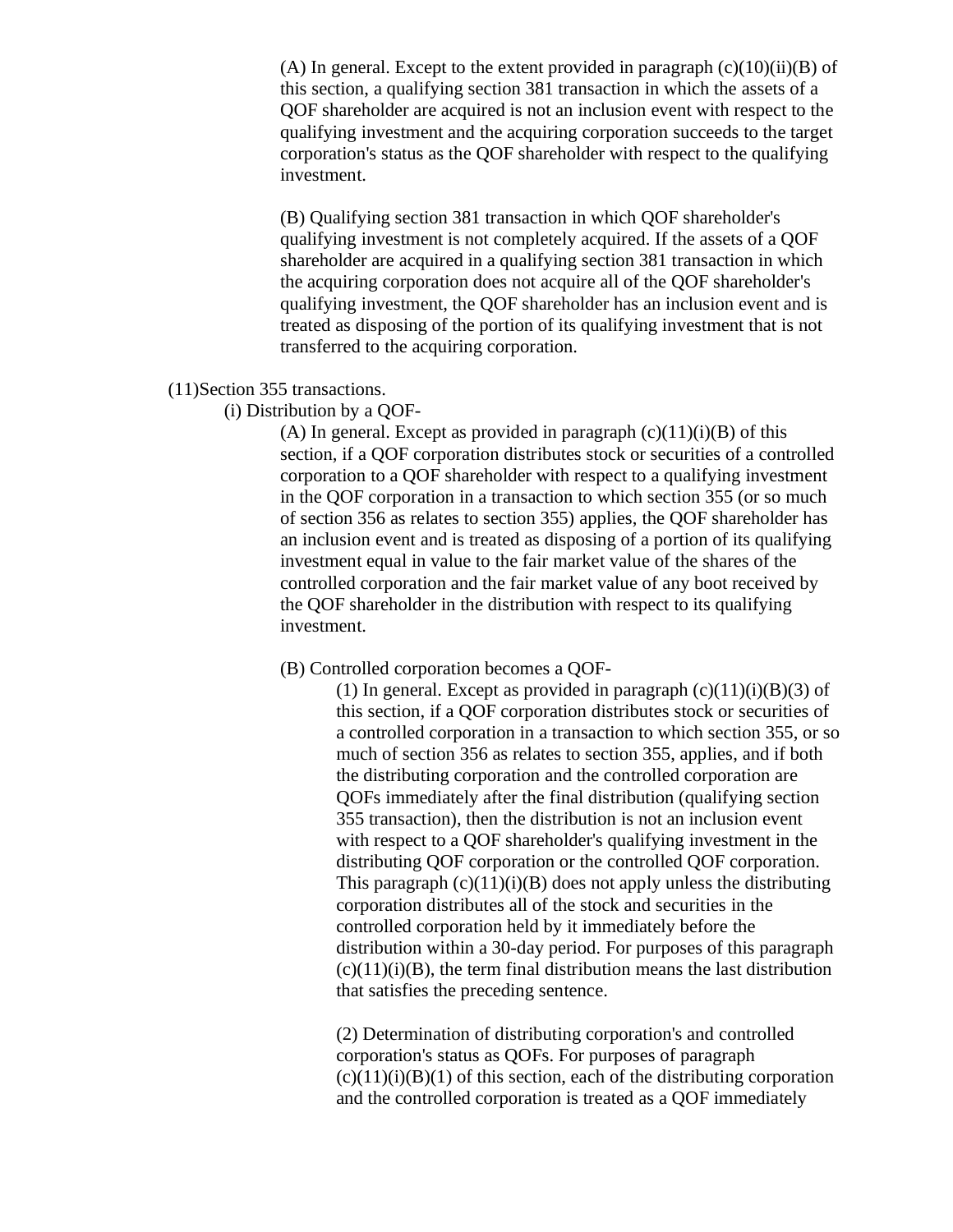after the final distribution if the corporation satisfies the certification requirements in §1.1400Z2(d)-1 immediately after the final distribution and holds at least 90 percent of its assets in qualified opportunity zone property on the first testing date after the final distribution. See section  $1400Z-2(d)(1)$  and  $§1.1400Z2(d)-1.$ 

(3) Receipt of boot. If a QOF shareholder receives boot in a qualifying section 355 transaction with respect to its qualifying investment, and if section 356(a) applies to the transaction, paragraph  $(c)(10)(i)(C)$  of this section applies. If a QOF shareholder receives boot in a qualifying section 355 transaction with respect to its qualifying investment, and if section 356(b) applies to the transaction, paragraph  $(c)(8)(i)$  of this section applies.

(4) Treatment of controlled corporation stock as qualified opportunity zone stock. If stock or securities of a controlled corporation are distributed in a qualifying section 355 transaction, and if the distributing corporation retains a portion of the controlled corporation stock after the initial distribution, the retained stock will not cease to qualify as qualified opportunity zone stock in the hands of the distributing corporation solely as a result of the qualifying section 355 transaction. This paragraph  $(c)(11)(i)(B)(4)$  does not apply unless the distributing corporation distributes all of the stock and securities in the controlled corporation held by it immediately before the distribution within a 30-day period.

(ii) Distribution by a QOF shareholder. If a QOF shareholder distributes stock or securities of a controlled QOF corporation in a transaction to which section 355 applies, then for purposes of section  $1400Z-2(b)(1)$  and paragraph (b) of this section, the QOF shareholder has an inclusion event and is treated as disposing of the portion of its qualifying QOF stock over which it no longer has direct Federal income tax ownership.

(12)Recapitalizations and section 1036 transactions.

(i) In general. Except as otherwise provided in paragraph  $(c)(12)(ii)$  of this section, if a QOF corporation engages in a transaction that qualifies as a reorganization described in section 368(a)(1)(E) (a recapitalization), or if a QOF shareholder engages in a transaction that is described in section 1036 (a section 1036 exchange), the transaction is not an inclusion event.

(ii) Receipt of property or boot by QOF shareholder. If a QOF shareholder receives property or boot, or is treated as having received property or boot, with respect to its qualifying investment in a recapitalization, then the property or boot is treated as property or boot to which section 301 or section 356(a) or (c) applies, as determined under general Federal income tax principles. If, in a section 1036 exchange, a QOF shareholder receives property with respect to its qualifying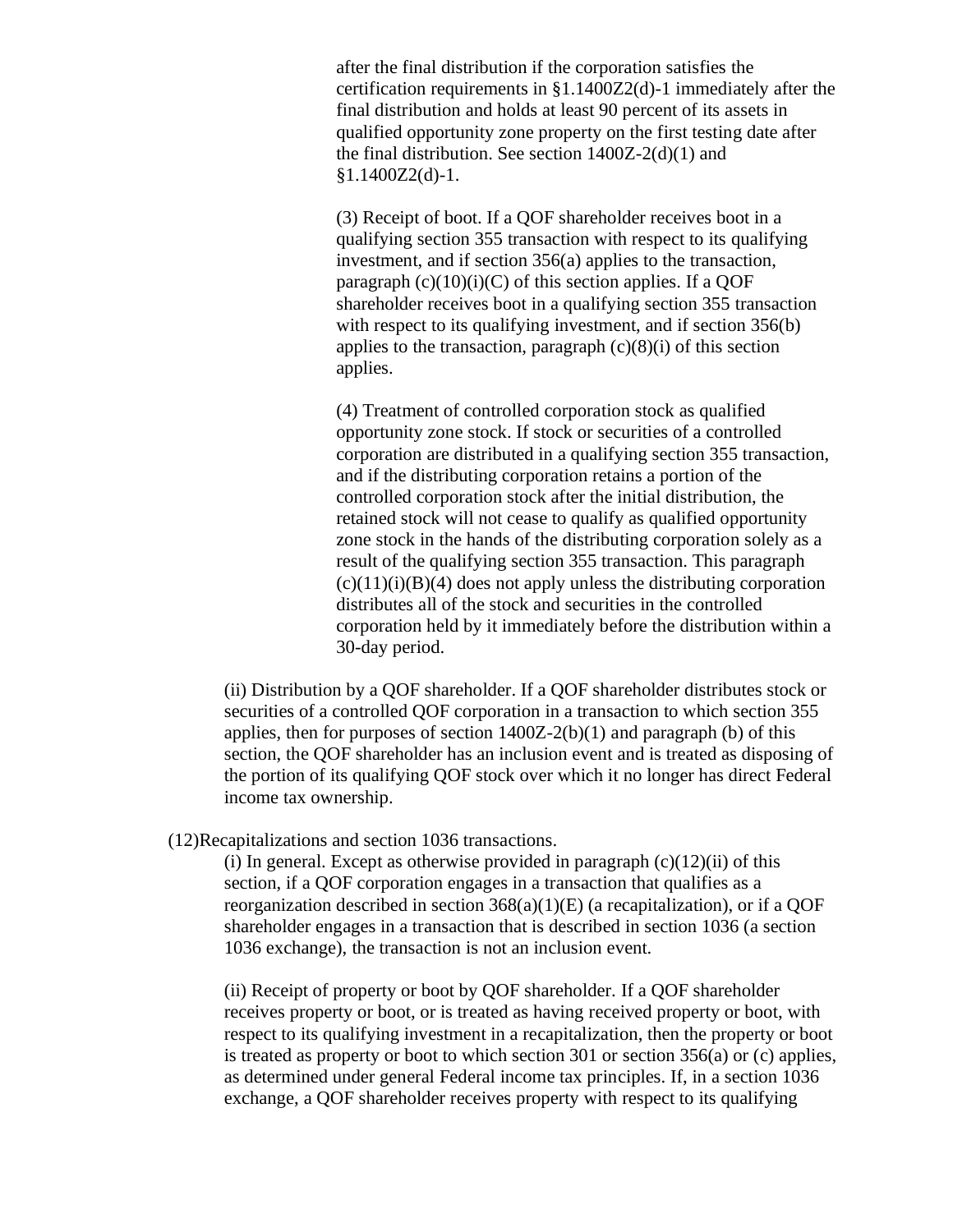investment that is not permitted to be received without the recognition of gain, then, for purposes of this section, the receipt of the property is treated in a similar manner as the receipt of such property or boot in a recapitalization. Paragraph  $(c)(8)(i)$  of this section applies to property to which section 301 applies. Paragraph  $(c)(10)(i)(C)$  of this section applies to boot to which section 356(a) or (c) applies.

(13)Section 304 transactions. If a QOF shareholder transfers its qualifying investment in a transaction described in section 304(a), the full amount of the consideration gives rise to an inclusion event.

(14)Deduction for worthlessness. If an eligible taxpayer claims a loss for worthless stock under section  $165(g)$  or otherwise claims a worthlessness deduction with respect to all or a portion of its qualifying investment, then for purposes of section 1400Z-2 and the section 1400Z-2 regulations, the eligible taxpayer has an inclusion event and is treated as having disposed of that portion of its qualifying investment on the date it became worthless. Thus, neither section  $1400Z-2(b)(2)(B)(iii)$  or (iv) nor section  $1400Z-2(c)$ applies to that portion of the eligible taxpayer's qualifying investment after the date it became worthless.

(15)Decertification of a QOF. The decertification of a QOF, whether a selfdecertification pursuant to  $$1.1400Z2(d)-1(a)(3)$  or an involuntary decertification pursuant to  $$1.1400Z2(d)-1(a)(4)$ , is an inclusion event.

(16)Other inclusion and non-inclusion events. Notwithstanding any other provision of this paragraph (c), the Commissioner may determine in guidance published in the Internal Revenue Bulletin (see § 601.601(d)(2) of this chapter) that a type of transaction is or is not an inclusion event.

(d)Holding periods.

(1)Holding period for qualifying investment.

(i) In general. Solely for purposes of section  $1400Z-2(b)(2)(B)$ , section  $1400Z-$ 2(c), and the section 1400Z-2 regulations, and except as otherwise provided in this paragraph  $(d)(1)$ , the length of time a qualifying investment has been held is determined without regard to the period for which the eligible taxpayer had held property exchanged for such investment (even if such period would be relevant for determining the length of time for other Federal income tax purposes).

(ii) Holding period for qualifying investment received in certain transactions with respect to QOFs. For purposes of section  $1400Z-2(b)(2)(B)$ , section  $1400Z-2(c)$ , and the section 1400Z-2 regulations, the principles of section 1223(1) or (4) apply to determine the holding period for a qualifying investment received by a QOF owner in-

(A) A distribution described in paragraph  $(c)(2)(ii)(B)$  of this section;

(B) A distribution to which section 305(a) applies;

(C) A qualifying section 381 transaction described in paragraph (c)(10)(i) or (ii) of this section;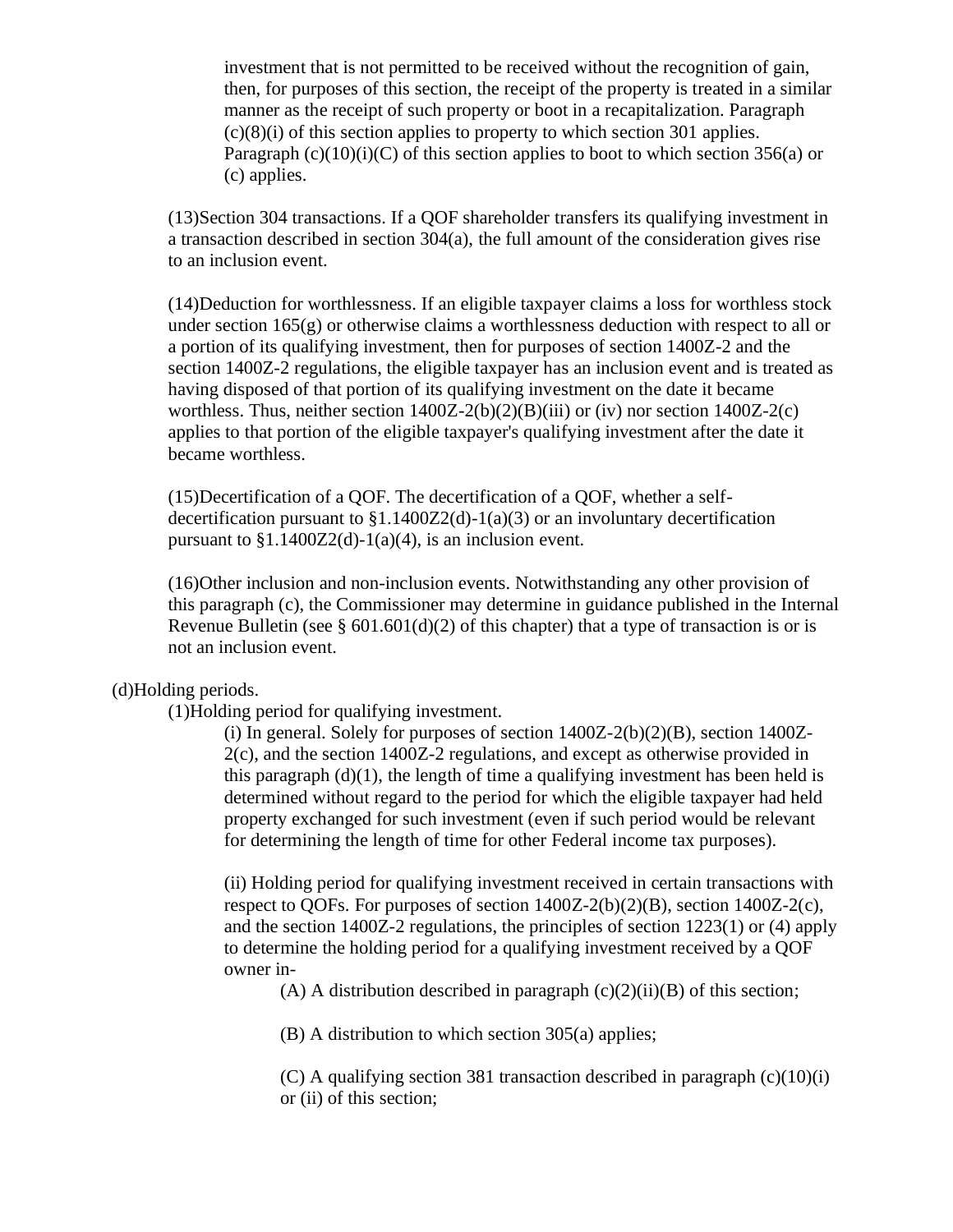(D) A qualifying section 355 transaction described in paragraph  $(c)(11)(i)(B)$  of this section;

(E) A recapitalization or a section 1036 exchange described in paragraph  $(c)(12)$  of this section;

(F) A contribution of a QOF interest to a partnership to the extent section 721(a) applies to the transfer; or

(G) A distribution of a QOF interest to the extent the interest was received in a merger of two or more QOF partnerships in a transaction described in section  $708(b)(2)(A)$ .

(iii) Tacking with deceased owner or deemed owner of a grantor trust. For purposes of section  $1400Z-2(b)(2)(B)$ , section  $1400Z-2(c)$ , and the section  $1400Z-$ 2 regulations, the holding period of a qualifying investment held by an eligible taxpayer who received that qualifying investment by reason of the prior owner's death includes the time during which that qualifying investment was held by the deceased owner. The rule in the preceding sentence also applies to allow a grantor trust to tack the holding period of the deemed owner if the grantor trust acquires the qualifying investment from the deemed owner in a transaction that is not an inclusion event.

(2)Status of QOF assets as qualified opportunity zone property. For purposes of section 1400Z-2(d) and the section 1400Z-2 regulations, including for purposes of determining whether the original use of qualified opportunity zone business property commences with the acquiring corporation or partnership, qualified opportunity zone property does not lose its status as qualified opportunity zone property solely as a result of-

(i) Its transfer by the transferor corporation to the acquiring corporation in a qualifying section 381 transaction described in paragraph  $(c)(10)(i)$  of this section;

(ii) Its transfer by the distributing corporation to the controlled corporation in a qualifying section 355 transaction described in paragraph  $(c)(11)(i)(B)$  of this section; or

(iii) Its transfer by the transferor partnership to the acquiring partnership in a transaction to which section  $708(b)(2)(A)$  applies, but only to the extent section 721(a) applies to the transaction.

(e)Amount includible. Except as provided in §§  $1.1400Z2(a)-1(b)(7)$  and  $1.1400Z2(f)-1(b)$ , the amount of gain included in gross income under section  $1400Z-2(a)(1)(B)$  and this section on a date described in paragraph (b) of this section is determined under this paragraph (e). (1)In general. Except as provided in paragraphs (e)(2) and (4) of this section, and subject to paragraph (e)(5) of this section, in the case of an inclusion event, the amount of gain included in gross income is equal to the excess of the amount described in paragraph  $(e)(1)(i)$  of this section over the eligible taxpayer's basis in the portion of the qualifying investment that is disposed of in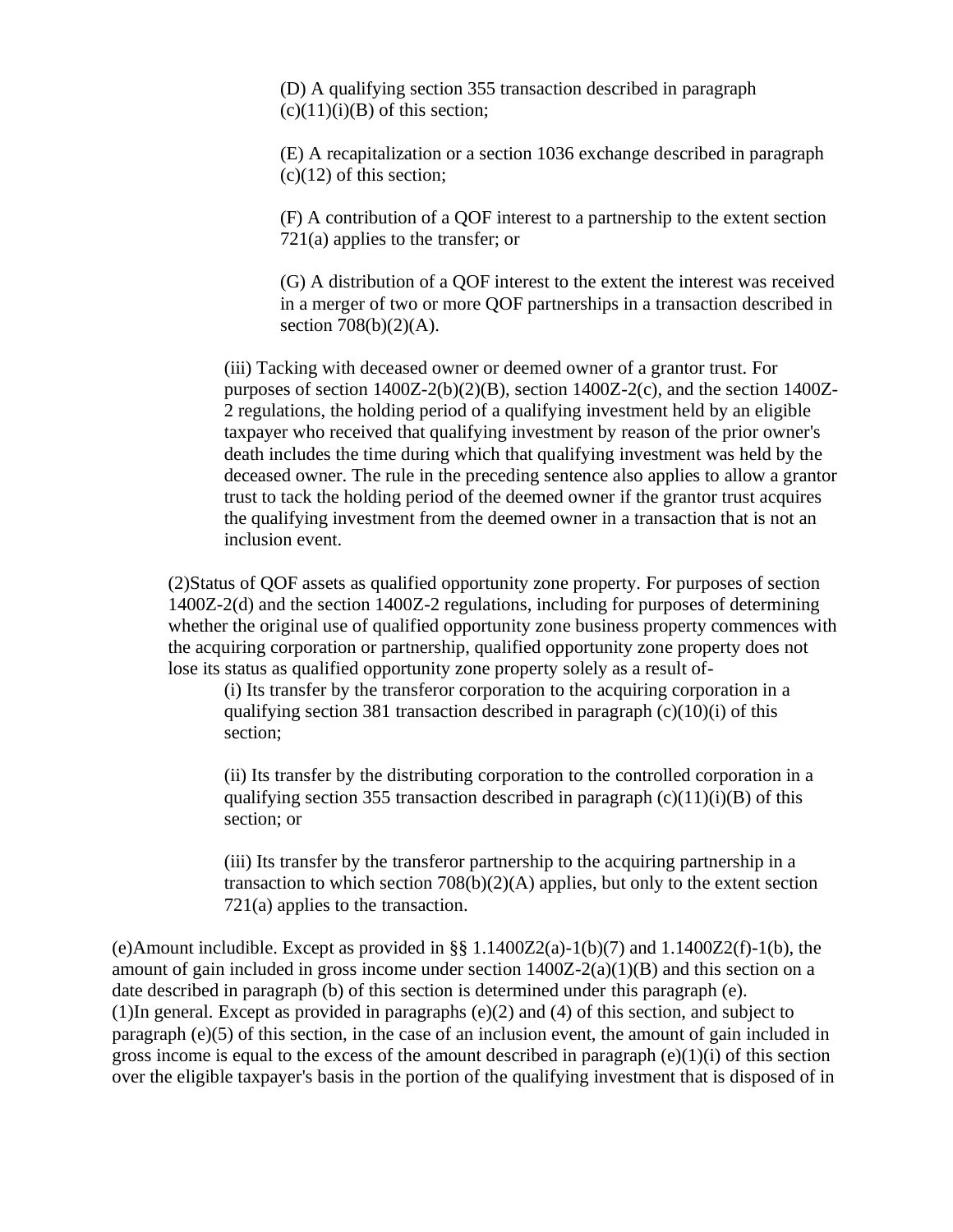the inclusion event. See paragraph (c) of this section for rules regarding the amount that gave rise to the inclusion event, and see paragraph  $(g)$  of this section for applicable ordering rules.

(i) The amount described in this paragraph  $(e)(1)(i)$  is equal to the lesser of-

(A) An amount which bears the same proportion to the remaining deferred gain, as-

(1) The fair market value of the portion of the qualifying investment that is disposed of in the inclusion event bears to-

(2) The fair market value of the total qualifying investment immediately before the inclusion event; or

(B) The fair market value of the portion of the qualifying investment that is disposed of in the inclusion event.

(ii) For purposes of paragraph  $(e)(1)(i)$  of this section, the fair market value of the portion of the qualifying investment that is disposed of in the inclusion event is determined by multiplying the fair market value of the eligible taxpayer's entire qualifying investment in the QOF, determined as of the date of the inclusion event, by the percentage of the eligible taxpayer's qualifying investment that is represented by the portion that is disposed of in the inclusion event.

(2)Property received from a QOF in certain transactions. In the case of an inclusion event described in paragraph  $(c)(6)(iii)$  or  $(v)$ ,  $(c)(7)(ii)$ ,  $(c)(8)(i)$ , or  $(c)(9)$  or  $(13)$  of this section (or in paragraph  $(c)(11)$  or  $(12)$  of this section, to the extent the rules in paragraph  $(c)(8)(i)$  of this section apply to the inclusion event), the amount of gain included in gross income is equal to the lesser of-

(i) The remaining deferred gain; or

(ii) The amount that gave rise to the inclusion event.

(3)Gain recognized on December 31, 2026. The amount of gain included in gross income on December 31, 2026 is equal to the excess of-

(i) The lesser of-

(A) The remaining deferred gain; and

(B) The fair market value of the qualifying investment held on December 31, 2026; over

(ii) The eligible taxpayer's basis in the qualifying investment as of December 31, 2026, taking into account only section  $1400Z-2(b)(2)(B)$ .

(4)Special amount includible rule for partnerships and S corporations. For purposes of paragraphs (e)(1) and (3) of this section, in the case of an inclusion event involving a qualifying investment in a QOF partnership or S corporation, or in the case of a qualifying investment in a QOF partnership or S corporation held on December 31, 2026, the amount of gain included in gross income is equal to the lesser of- (i) The product of-

(A) The percentage of the qualifying investment that gave rise to the inclusion event; and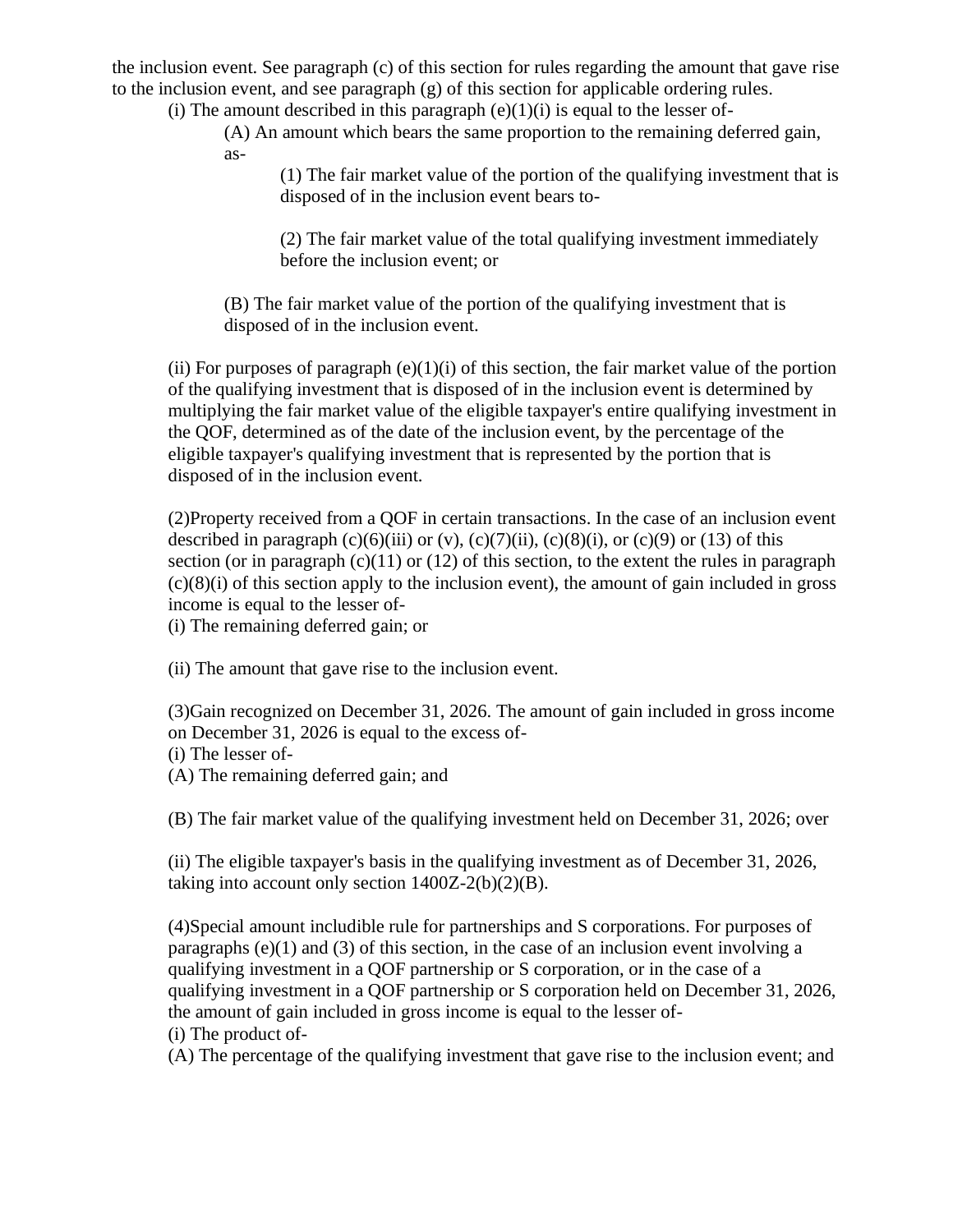(B) The remaining deferred gain, less any basis adjustments pursuant to section 1400Z- $2(b)(2)(B)(iii)$  and (iv); or

(ii) The gain that would be recognized on a fully taxable disposition at fair market value of the qualifying investment that gave rise to the inclusion event.

(5)Limitation on amount of gain included after statutory five-year and seven-year basis increases. The total amount of gain included in gross income under this paragraph (e) is limited to the amount deferred under section 1400Z-2(a)(1) and the section 1400Z-2 regulations, reduced by any increase in the basis of the qualifying investment made pursuant to section  $1400Z-2(b)(2)(B)(iii)$  and (iv). See paragraph (g)(2) of this section for limitations on the amount of basis adjustments under section 1400Z-2(b)(2)(B)(iii) and (iv).

(f)Examples. The following examples illustrate the rules of paragraphs (c), (d) and (e) of this section. For purposes of the following examples: A, B, C, W, X, Y, and Z are C corporations that do not file a consolidated Federal income tax return; Q is a QOF corporation or a QOF partnership, as specified in each example; and each divisive corporate transaction satisfies the requirements of section 355. (1)

Example (1). Determination of basis, holding period, and qualifying investment - (i) Facts. A wholly and directly owns Q, a QOF corporation. On May 31, 2019, A sells a capital asset to an unrelated party and realizes \$500 of capital gain. On October 31, 2019, A transfers unencumbered asset N to Q in exchange for a qualifying investment. Asset N, which A has held for 10 years, has a basis of \$500 and a fair market value of \$500. A elects to defer the inclusion of \$500 in gross income under section 1400Z-2(a) and § 1.1400Z2(a)-1.

(ii) Analysis. Under  $\S1.1400Z2(a)-1(c)(6)(ii)(B)(1)$ , A made a qualifying investment of \$500. Under section 1400Z-2(b)(2)(B)(i), A's basis in its qualifying investment in Q is \$0. For purposes of sections  $1400Z-2(b)(2)(B)$  and  $1400Z-2(c)$ , A's holding period in its new investment in Q begins on October 31, 2019. See paragraph (d)(1)(i) of this section. Other than for purposes of applying section 1400Z-2, A has a 10-year holding period in its new Q investment as of October 31, 2019.

(iii) Transfer of built-in gain property. The facts are the same as in paragraph  $(f)(1)(i)$  of this section (this Example 1), but A's basis in transferred asset N is \$200. Under  $§1.1400Z2(a)-1(c)(6)(ii)(B)(1)$ , A made a qualifying investment of \$200 and a nonqualifying investment of \$300.

(2)

Example (2). Transfer of qualifying investment-

(i) Facts. On May 31, 2019, taxpayer A sells a capital asset to an unrelated party and realizes \$500 of capital gain. On October 31, 2019, A transfers \$500 to newly formed Q, a QOF corporation, in exchange for a qualifying investment. On February 29, 2020, A transfers 25 percent of its qualifying investment in Q to newly formed Y in exchange for 100 percent of Y's stock in a transfer to which section 351 applies (Transfer), at a time when the fair market value of A's qualifying investment in Q is \$800.

(ii) Analysis. Under  $$1.1400Z2(a)-1(c)(6)(ii)(A)$ , A made a qualifying investment of \$500 on October 31, 2019. In the Transfer, A exchanged 25 percent of its qualifying investment for Federal income tax purposes, which reduced A's direct qualifying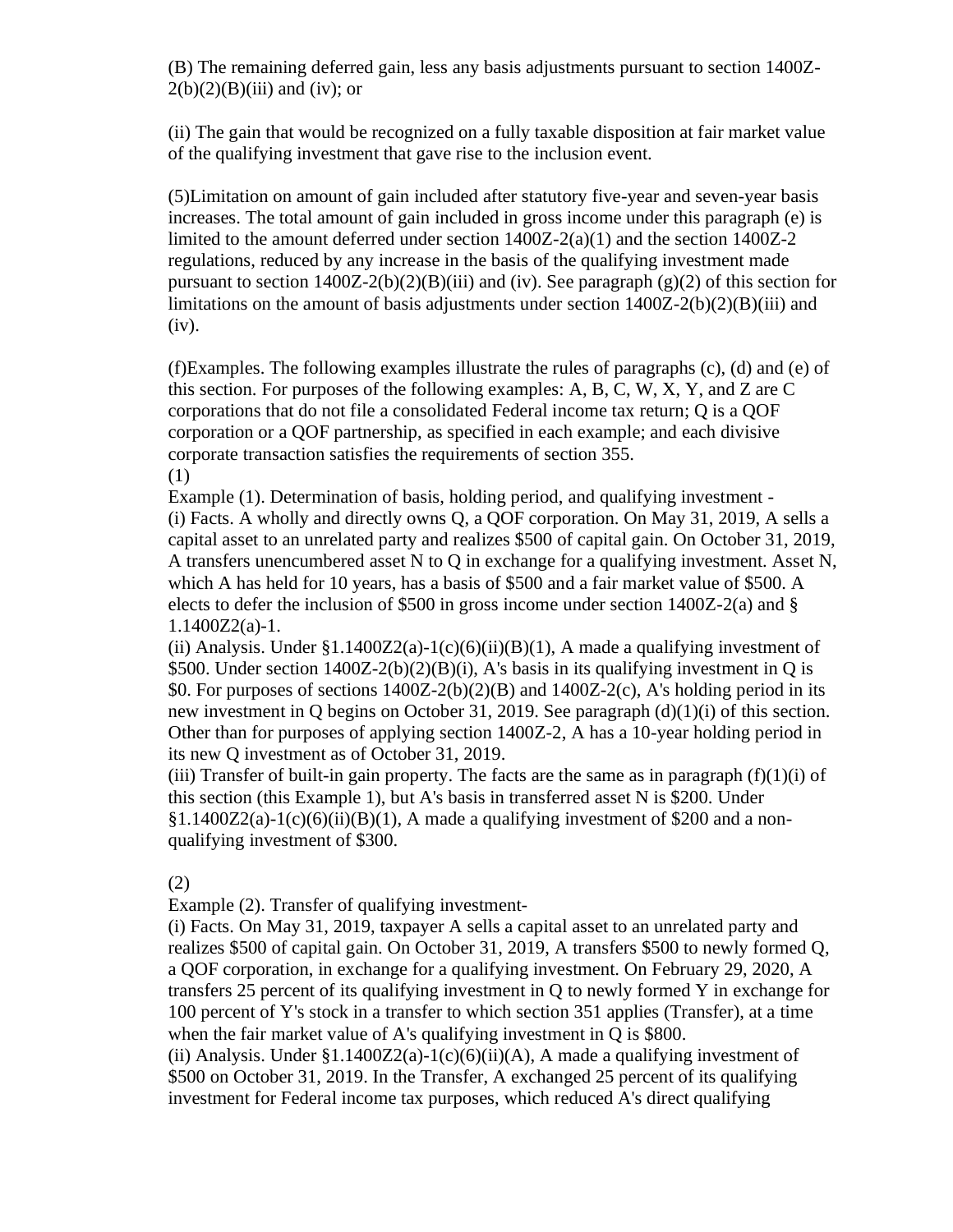investment. Under paragraph  $(c)(1)(i)$  of this section, the Transfer is an inclusion event to the extent of the reduction in A's direct qualifying investment. Under paragraph  $(e)(1)$  of this section, A therefore includes in income an amount equal to the excess of the amount described in paragraph  $(e)(1)(i)$  of this section over A's basis in the portion of the qualifying investment that was disposed of, which in this case is \$0. The amount described in paragraph (e)(1)(i) is the lesser of  $$125 ($500 \times ($200/$800))$  or  $$200$ . As a result, A must include \$125 of its deferred capital gain in income in 2020. After the Transfer, the Q stock is not qualifying Q stock in Y's hands.

(iii) Disregarded transfer. The facts are the same as in paragraph  $(f)(2)(i)$  of this section (this Example 2), except that Y elects to be treated as an entity that is disregarded as an entity separate from its owner for Federal income tax purposes effective prior to the Transfer. Since the Transfer is disregarded for Federal income tax purposes, A's transfer of its qualifying investment in Q is not treated as a reduction in direct tax ownership for Federal income tax purposes, and the Transfer is not an inclusion event with respect to A's qualifying investment in Q for purposes of section 1400Z-2(b)(1) and paragraph (b) of this section. Thus, A is not required to include in income any portion of its deferred capital gain.

(iv) Election to be treated as a corporation. The facts are the same as in paragraph  $(f)(2)(iii)$  of this section (this Example 2), except that Y (a disregarded entity) subsequently elects to be treated as a corporation for Federal income tax purposes. A's deemed transfer of its qualifying investment in Q to Y under § 301.7701-3(g)(1)(iv) of this chapter is an inclusion event for purposes of section 1400Z-2(b)(1) and paragraph (b) of this section.

#### (3)

Example (3). Part sale of qualifying QOF partnership interest in Year 6 when value of the QOF partnership interest has increased-

(i) Facts. In October 2018, A and B each realize \$200 of eligible gain, and C realizes \$600 of eligible gain. On January 1, 2019, A, B, and C form Q, a QOF partnership. A contributes \$200 of cash, B contributes \$200 of cash, and C contributes \$600 of cash to Q in exchange for qualifying QOF partnership interests in Q. A, B, and C hold 20 percent, 20 percent, and 60 percent interests in Q, respectively. On January 30, 2019, Q obtains a nonrecourse loan from a bank for \$1,000. Under section 752, the loan is allocated \$200 to A, \$200 to B, and \$600 to C. On February 1, 2019, Q purchases qualified opportunity zone business property for \$2,000. On July 31, 2024, A sells 50 percent of its qualifying QOF partnership interest in Q to B for \$400 cash. Prior to the sale, there were no inclusion events, distributions, partner changes, income or loss allocations, or changes in the amount or allocation of debt outstanding. At the time of the sale, the fair market value of Q's qualified opportunity zone business property is \$5,000.

(ii) Analysis. Because A held its qualifying QOF partnership interest for at least five years, A's basis in its partnership interest at the time of the sale is \$220 (the original zero basis with respect to the contribution, plus the \$200 debt allocation, plus the 10% increase for interests held for five years). The sale of 50 percent of A's qualifying QOF partnership interest to B requires A to recognize \$90 of gain, the lesser of \$90, which is 50 percent of \$180 (the \$200 remaining deferred gain less the \$20 five-year basis adjustment), or \$390, which is the gain that would be recognized on a taxable sale of 50 percent of the interest. A also recognizes \$300 of gain relating to the appreciation of its interest in Q.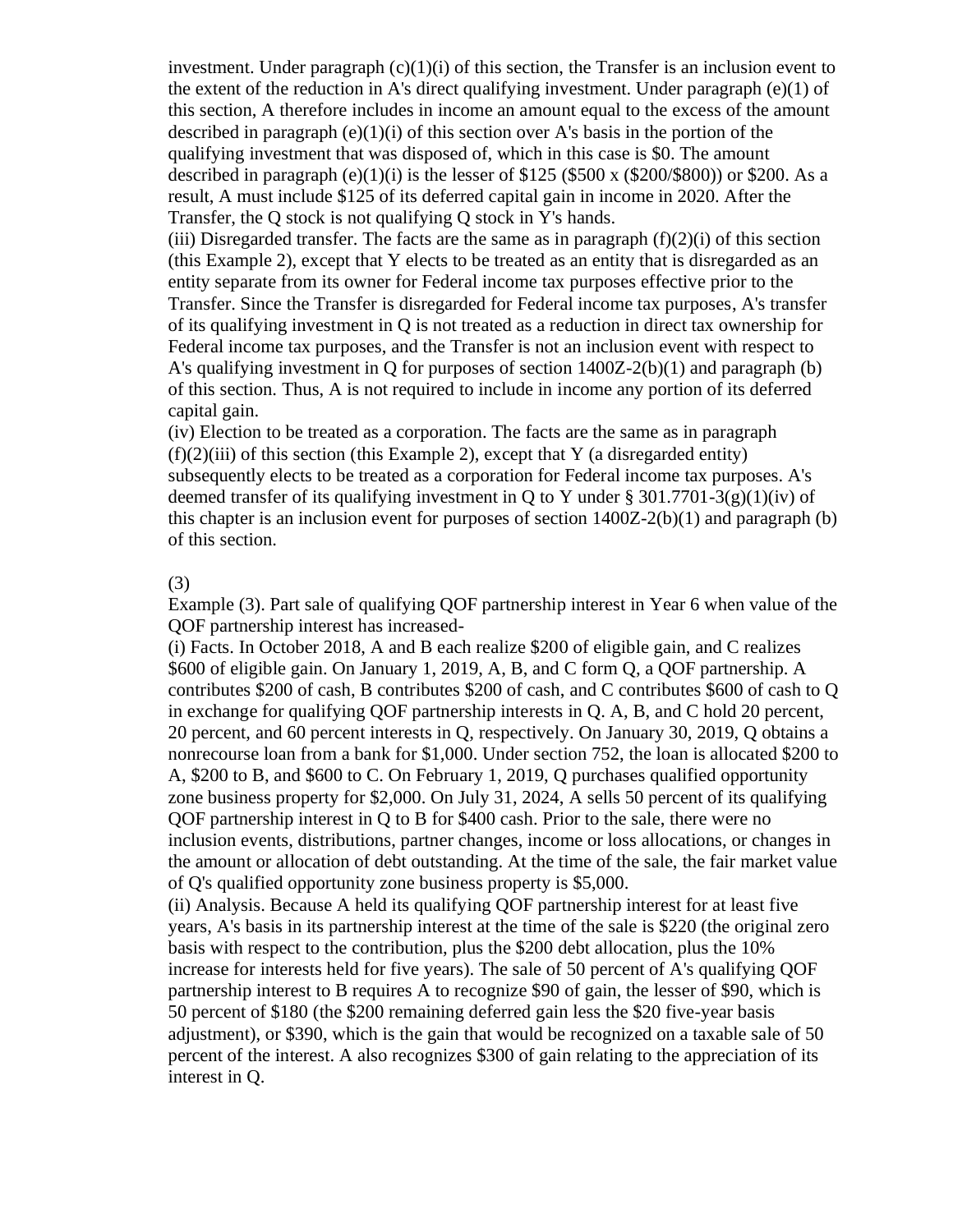(4)

Example (4). Sale of qualifying QOF partnership interest when value of the QOF partnership interest has decreased-

(i) Facts. The facts are the same as in paragraph  $(f)(3)$  of this section (Example 3), except that A sells 50 percent of its qualifying QOF partnership interest in Q to B for cash of \$50, and at the time of the sale, the fair market value of Q's qualified opportunity zone business property is \$1,500.

(ii) Analysis. Because A held its qualifying QOF partnership interest for at least five years, A's basis at the time of the sale is \$220. Under section 1400Z-2(b)(2)(A), the sale of 50 percent of A's qualifying QOF partnership interest to B requires A to recognize \$40 of gain, the lesser of \$90 (50 percent of the excess of A's \$200 remaining deferred gain over A's \$20 five-year adjustment) or \$40 (the gain that would be recognized by A on a sale of 50 percent of its QOF interest). A's remaining basis in its qualifying QOF partnership interest is \$110.

# (5)

Example (5). Amount includible on December 31, 2026-

(i) Facts. The facts are the same as in paragraph  $(f)(3)$  of this section (Example 3), except that no sale of QOF interests takes place in 2024. Prior to December 31, 2026, there were no inclusion events, distributions, partner changes, income or loss allocations, or changes in the amount or allocation of debt outstanding.

(ii) Analysis. For purposes of calculating the amount includible on December 31, 2026, each of A's basis and B's basis is increased by \$30 to \$230, and C's basis is increased by \$90 to \$690 because they held their qualifying QOF partnership interests for at least seven years. Each of A and B is required to recognize \$170 of gain, and C is required to recognize \$510 of gain.

(iii) Sale of qualifying QOF partnership interests. The facts are the same as in paragraph  $(f)(5)(i)$  of this section (this Example 5), except that, on March 2, 2030, C sells its entire qualifying QOF partnership interest in Q to an unrelated buyer for cash of \$4,200. Assuming an election under section  $1400Z-2(c)$  is made, the basis of C's Q interest is increased to its fair market value immediately before the sale by C. C is treated as purchasing the interest immediately before the sale and the bases of the partnership's assets are increased in the manner they would be if the partnership had an election under section 754 in effect.

(6)

Example (6). Mixed-funds investment-

(i) Facts. On January 1, 2019, A and B form Q, a QOF partnership. A contributes \$200 to Q, \$100 of which is in exchange for a qualifying investment, and B contributes \$200 to Q in exchange for a qualifying investment. All the cash is used to purchase qualified opportunity zone property. Q has no liabilities. On March 30, 2023, when the values and bases of the qualifying investments remain unchanged, Q distributes \$50 to A. (ii) Analysis. Under paragraph  $(c)(6)(iv)$  of this section, A is a mixed-funds partner holding two separate interests, a qualifying investment and a non-qualifying investment. One half of the \$50 distribution is treated under that provision as being made with respect to A's qualifying investment. For the \$25 distribution made with respect to the qualifying investment, A is required to recognize \$25 of gain.

(iii) Basis adjustments. Under paragraph  $(g)(1)(ii)(B)$  of this section, prior to determining the tax consequences of the distribution, A increases its basis in its qualifying QOF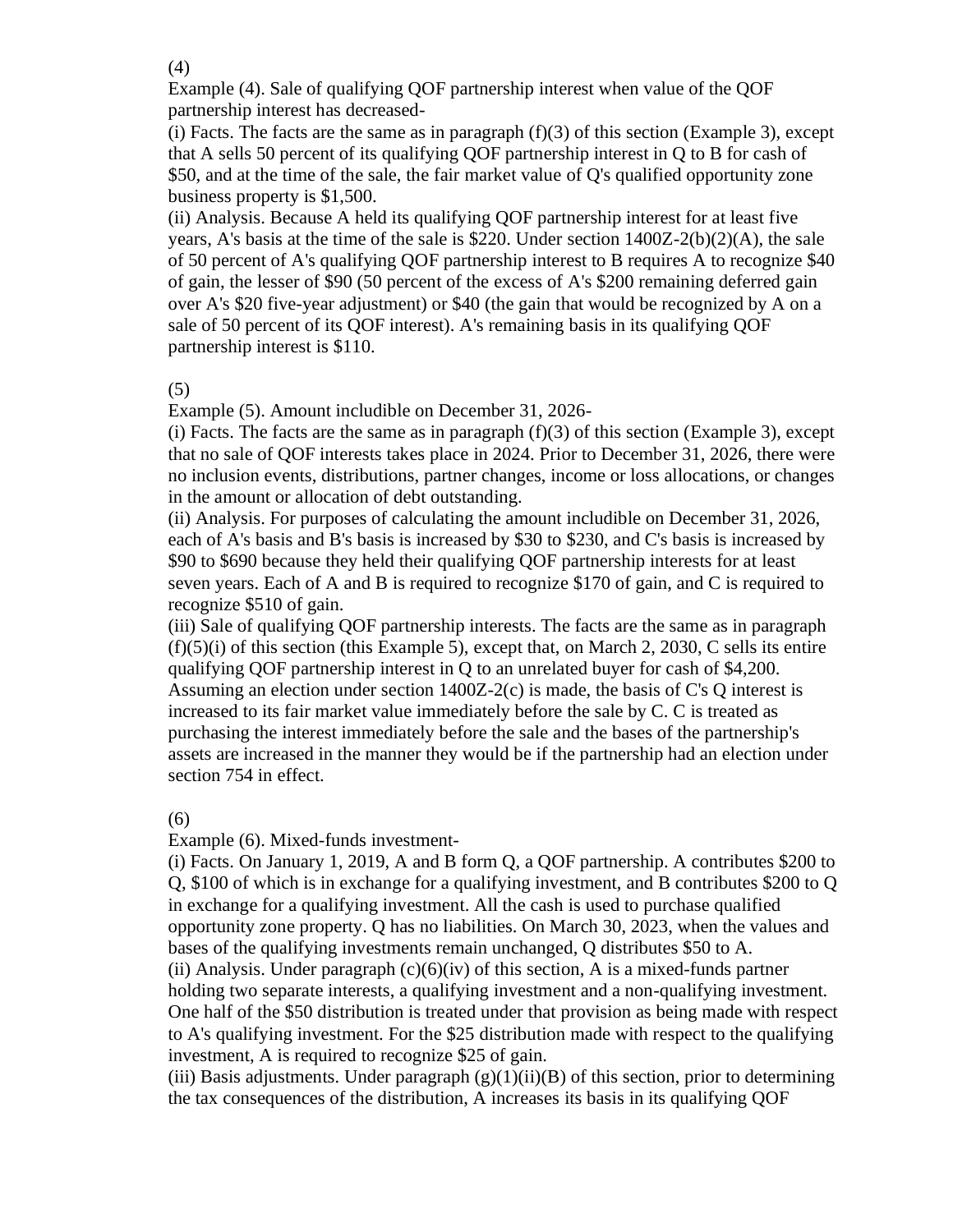partnership interest by \$25 under section  $1400Z-2(b)(2)(B)(ii)$ . The distribution of \$25 results in no gain under section 731. After the distribution, A's basis in its qualifying QOF partnership interest is \$0 (\$25-\$25).

(7)

Example (7). Qualifying section 381 transaction of a QOF corporation-

(i) Facts. X wholly and directly owns Q, a QOF corporation. On May 31, 2019, X sells a capital asset to an unrelated party and realizes \$500 of capital gain. On October 31, 2019, X contributes \$500 to Q in exchange for a qualifying investment. In 2020, Q merges with and into unrelated Y (with Y surviving) in a transaction that qualifies as a reorganization under section  $368(a)(1)(A)$  (Merger). X does not receive any boot in the Merger with respect to its qualifying investment in Q. Immediately after the Merger, Y satisfies the requirements for QOF status under section  $1400Z-2(d)(1)$  (see paragraph (c)(10)(i)(B) of this section).

(ii) Analysis. The Merger is not an inclusion event for purposes of section  $1400Z-2(b)(1)$ and paragraph (b) of this section. See paragraph  $(c)(10)(i)(A)$  of this section. Accordingly, X is not required to include in income in 2020 its \$500 of deferred capital gain as a result of the Merger. For purposes of section  $1400Z-2(b)(2)(B)$  and (c), X's holding period for its investment in Y is treated as beginning on October 31, 2019. For purposes of section 1400Z-2(d), Y's holding period in its assets includes Q's holding period in its assets, and Q's qualified opportunity zone business property continues to qualify as such. See paragraph (d)(2) of this section.

(iii) Merger of QOF shareholder. The facts are the same as in paragraph  $(f)(7)(i)$  of this section (this Example 7), except that, in 2020, X (rather than Q) merges with and into Y in a section 381 transaction in which Y acquires all of X's qualifying investment in Q, and Y does not qualify as a QOF immediately after the merger. The merger transaction is not an inclusion event for purposes of section 1400Z-2(b)(1) and paragraph (b) of this section. See paragraph  $(c)(10)(ii)$  of this section.

(iv) Receipt of boot. The facts are the same as in paragraph  $(f)(7)(i)$  of this section (this Example 7), except that the value of X's qualifying investment immediately before the Merger is \$1,000, X receives \$100 of cash in addition to Y stock with a fair market value of \$900 in the Merger in exchange for its qualifying investment, and neither Q nor Y has any earnings and profits. Under paragraph  $(c)(10)(i)(C)$  of this section, X is treated as disposing of 10 percent (\$100/\$1000) of its qualifying investment. Under paragraph  $(e)(1)$  of this section, X is required to include \$50 (\$500 x (\$100/\$1000)) of its deferred capital gain in income in 2020.

(8)

Example (8). Section 355 distribution by a QOF-

(i) Facts. A wholly and directly owns Q, a QOF corporation, which wholly and directly owns Y, a corporation that is a qualified opportunity zone business. On May 31, 2019, A sells a capital asset to an unrelated party and realizes \$500 of capital gain. On October 31, 2019, A contributes \$500 to Q in exchange for a qualifying investment. On June 26, 2025, Q distributes all of the stock of Y to A in a transaction in which no gain or loss is recognized under section 355 (Distribution). Immediately after the Distribution, each of Q and Y satisfies the requirements for QOF status. (See paragraph  $(c)(11)(i)(B)(2)$  of this section.)

(ii) Analysis. Because each of Q, the distributing corporation, and Y, the controlled corporation, is a QOF immediately after the Distribution, the Distribution is a qualifying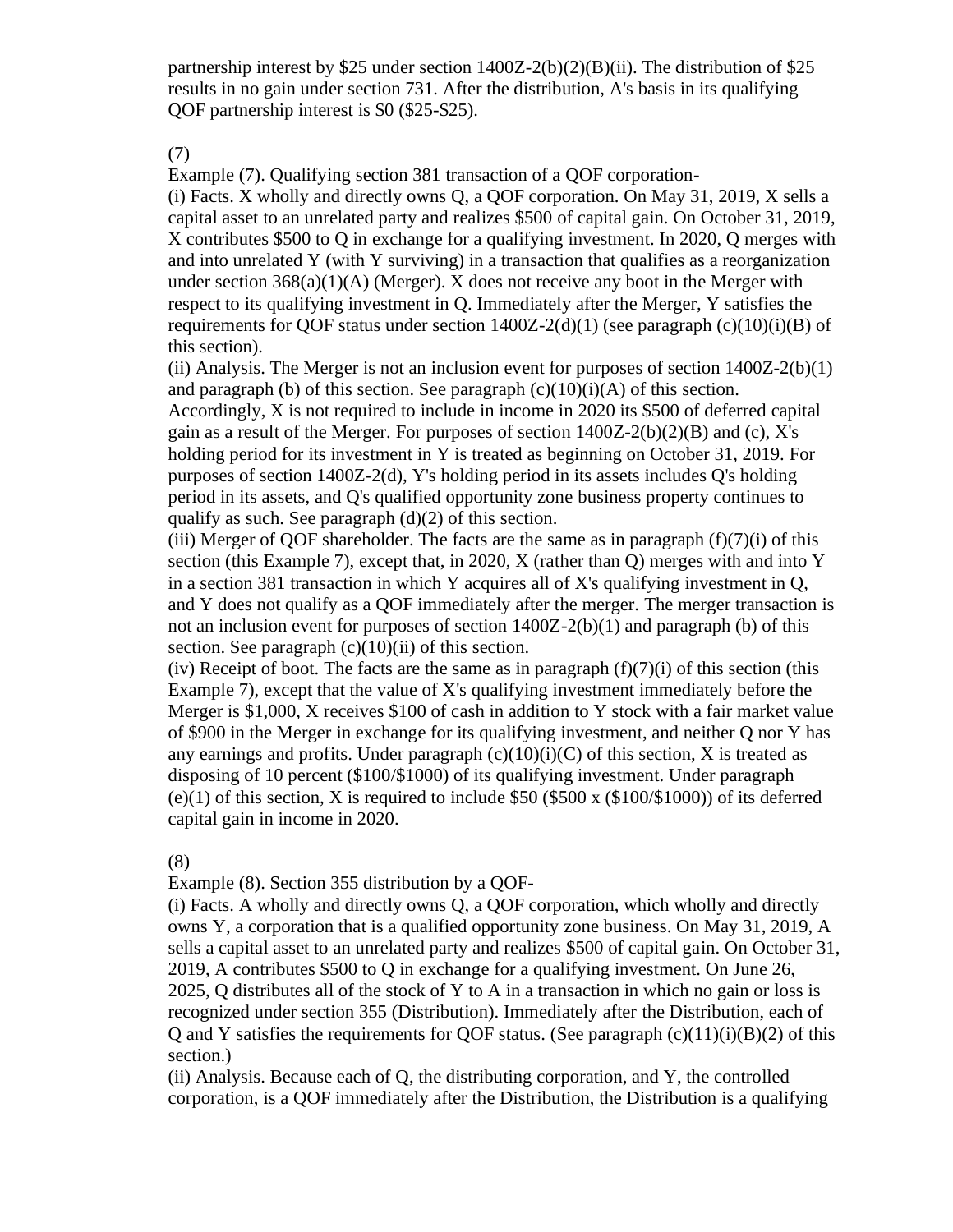section 355 transaction. Thus, the Distribution is not an inclusion event for purposes of section  $1400Z-2(b)(1)$  and paragraph (b) of this section. See paragraph (c)(11)(i)(B) of this section. Accordingly, A is not required to include in income in 2025 any of its \$500 of deferred capital gain as a result of the Distribution. For purposes of section 1400Z- $2(b)(2)(B)$  and (c), A's holding period for its qualifying investment in Y is treated as beginning on October 31, 2019. See paragraph  $(d)(1)(ii)$  of this section. (iii) Section 355 distribution by a QOF shareholder. The facts are the same as in paragraph  $(f)(8)(i)$  of this section (this Example 8), except that A distributes 80 percent of the stock of Q, all of which is a qualifying investment in the hands of A, to A's shareholders in a transaction in which no gain or loss is recognized under section 355. At the time of the distribution, the fair market value of A's Q stock exceeds \$500. The distribution is an inclusion event for purposes of section 1400Z-2(b)(1) and paragraph (b) of this section, and A is required to include in income \$400 (80 percent of its \$500 of deferred capital gain) as a result of the distribution. See paragraphs  $(c)(1)$  and  $(c)(11)(ii)$ of this section.

(iv) Distribution of boot. The facts are the same as in paragraph  $(f)(8)(i)$  of this section (this Example 8), except that A receives boot in the Distribution. Under paragraphs  $(c)(8)(i)$  and  $(c)(11)(i)(B)(3)$  of this section, the receipt of boot in the Distribution is an inclusion event for purposes of section 1400Z-2(b)(1) and paragraph (b) of this section to the extent of gain recognized pursuant to section  $301(c)(3)$ .

(v) Section 355 split-off. The facts are the same as in paragraph (f)(8)(i) of this section (this Example 8), except that Q stock is directly owned by both A and B (each of which has made a qualifying investment in Q), and Q distributes all of the Y stock to B in exchange for B's Q stock in a transaction in which no gain or loss is recognized under section 355. The distribution is a qualifying section 355 transaction and is not an inclusion event for purposes of section 1400Z-2(b)(1) and paragraph (b) of this section. Neither A nor B is required to include its deferred capital gain in income in 2025 as a result of the distribution.

(vi) Section 355 split-up. The facts are the same as in paragraph  $(f)(8)(v)$  of this section (this Example 8), except that Q wholly and directly owns both Y and Z; Q distributes all of the Y stock to A in exchange for A's Q stock and distributes all of the Z stock to B in exchange for B's Q stock in a transaction in which no gain or loss is recognized under section 355; Q then liquidates; and immediately after the Distribution, each of Y and Z satisfies the requirements for QOF status. The distribution is a qualifying section 355 transaction and is not an inclusion event for purposes of section 1400Z-2(b)(1) and paragraph (b) of this section. Neither A nor B is required to include its deferred capital gain in income in 2025 as a result of the transaction.

(vii) Section 355 split-off with boot. The facts are the same as in paragraph  $(f)(8)(v)$  of this section (this Example 8), except that B also receives boot. Under paragraph  $(c)(11)(i)(B)(3)$  of this section, B has an inclusion event and is treated as disposing of a portion of its qualifying investment that bears the same proportion to B's total qualifying investment immediately before the inclusion event as the fair market value of the boot bears to the fair market value of the total consideration received by B.

### (9)

# Example (9). Recapitalization-

(i) Facts. On May 31, 2019, each of A and B sells a capital asset to an unrelated party and realizes \$500 of capital gain. On October 31, 2019, A contributes \$500 to newly formed Q in exchange for 50 shares of class A stock of Q (A's qualifying investment) and B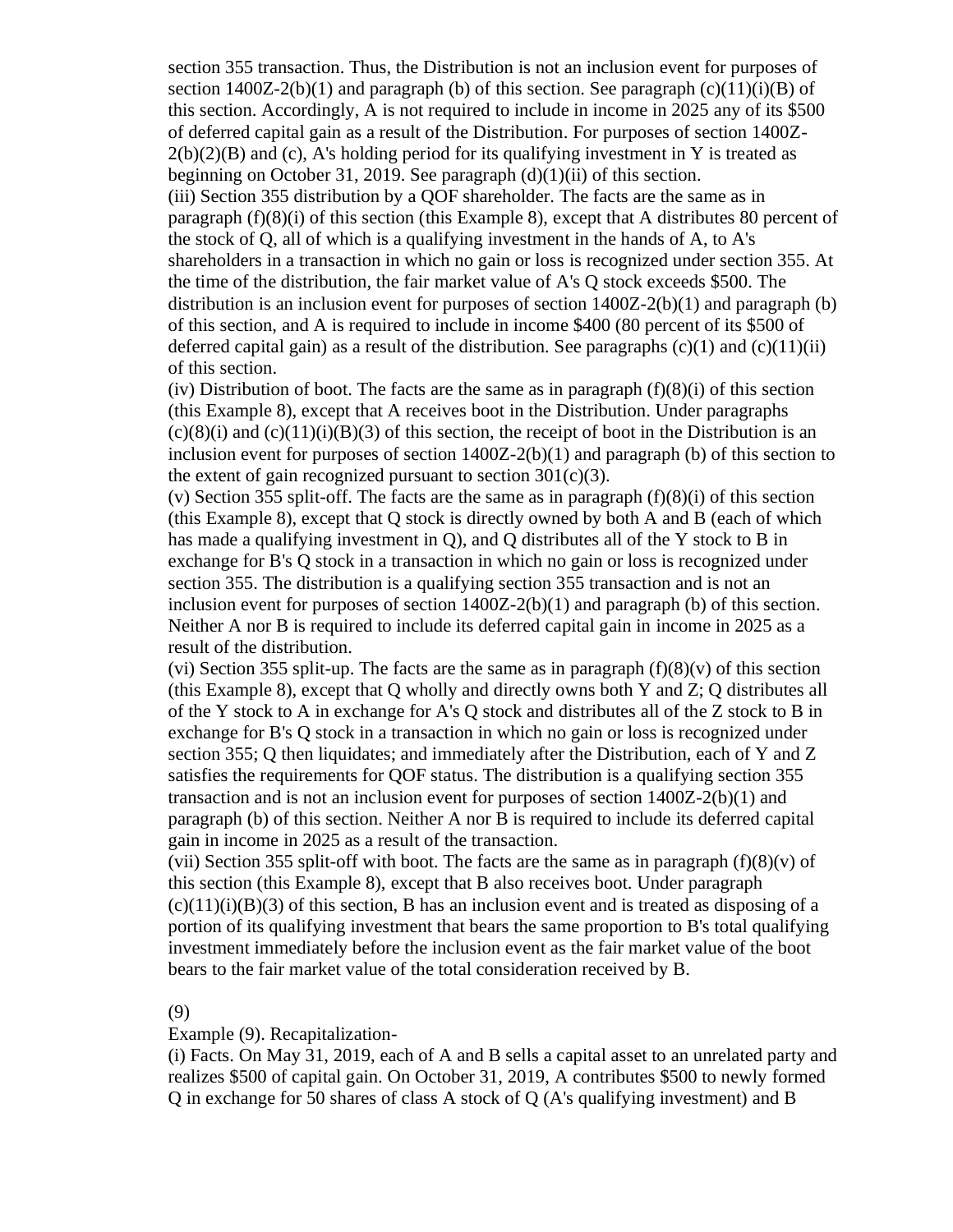contributes \$500 to Q in exchange for 60 shares of class B stock of Q (B's qualifying investment). A and B are the sole shareholders of Q. In 2020, B exchanges all of its class B stock of Q for 40 shares of class A stock of Q as well as other property in a transaction that qualifies as a reorganization under section  $368(a)(1)(E)$ .

(ii) Analysis. Because A did not receive any boot in the transaction, A does not have an inclusion event with respect to its qualifying investment in Q. See paragraph  $(c)(12)(i)$  of this section. Therefore, A is not required to include any of its deferred gain in income as a result of this transaction. However, under paragraph  $(c)(12)(ii)$  of this section, B has an inclusion event. If section 301 applies to the boot received by B, B has an inclusion event to the extent of its section  $301(c)(3)$  gain. If section  $356(a)$  or (c) applies to the boot received by B, B is treated as disposing of a portion of its qualifying investment that bears the same proportion to B's total qualifying investment immediately before the inclusion event as the fair market value of the boot bears to the fair market value of the total consideration received by B.

### (10)

Example (10). Debt financed distribution-

(i) Facts. On September 24, 2019, A and B form Q, a QOF partnership, each contributing \$200 that is deferred under the section 1400Z-2(a) election to Q in exchange for a qualifying investment. On November 18, 2022, Q obtains a nonrecourse loan from a bank for \$300. Under section 752, the loan is allocated \$150 to A and \$150 to B. On November 30, 2022, when the values and bases of the investments remain unchanged, Q distributes \$50 to A.

(ii) Analysis. A is not required to recognize gain under paragraph (c) of this section because A's basis in its qualifying investment is \$150 (the original zero basis with respect to the contribution, plus the \$150 debt allocation). The distribution reduces A's basis to \$100.

### (11)

Example (11). Example 11. Debt financed distribution in excess of basis- (i) Facts. The facts are the same as in paragraph  $(f)(10)$  of this section (Example 10), except that the loan is entirely allocated to B under section 752. On November 30, 2024, when the values of the investments remain unchanged, Q distributes \$50 to A. (ii) Analysis. Under paragraph  $(c)(6)(iii)$  of this section, A is required to recognize \$30 of eligible gain under paragraph (c) of this section because the \$50 distributed to A exceeds A's \$20 basis in its qualifying investment (the original zero basis with respect to its contribution, plus \$20 with regard to section  $1400Z-2(b)(2)(B)(iii)$ .

# (g)Basis adjustments.

(1)Basis adjustments under section  $1400Z-2(b)(2)(B)(ii)$  resulting from the inclusion of deferred gain.

(i) In general. Except as provided in paragraph  $(g)(1)(ii)$  of this section, basis adjustments under section 1400Z-2(b)(2)(B)(ii) are made immediately after the amount of gain determined under section  $1400Z - 2(b)(2)(A)$  is included in income under section 1400Z-2(b)(1). If the basis adjustment under section 1400Z- $2(b)(2)(B)(ii)$  is being made as a result of an inclusion event, then the basis adjustment is made before determining the other Federal income tax consequences of the inclusion event.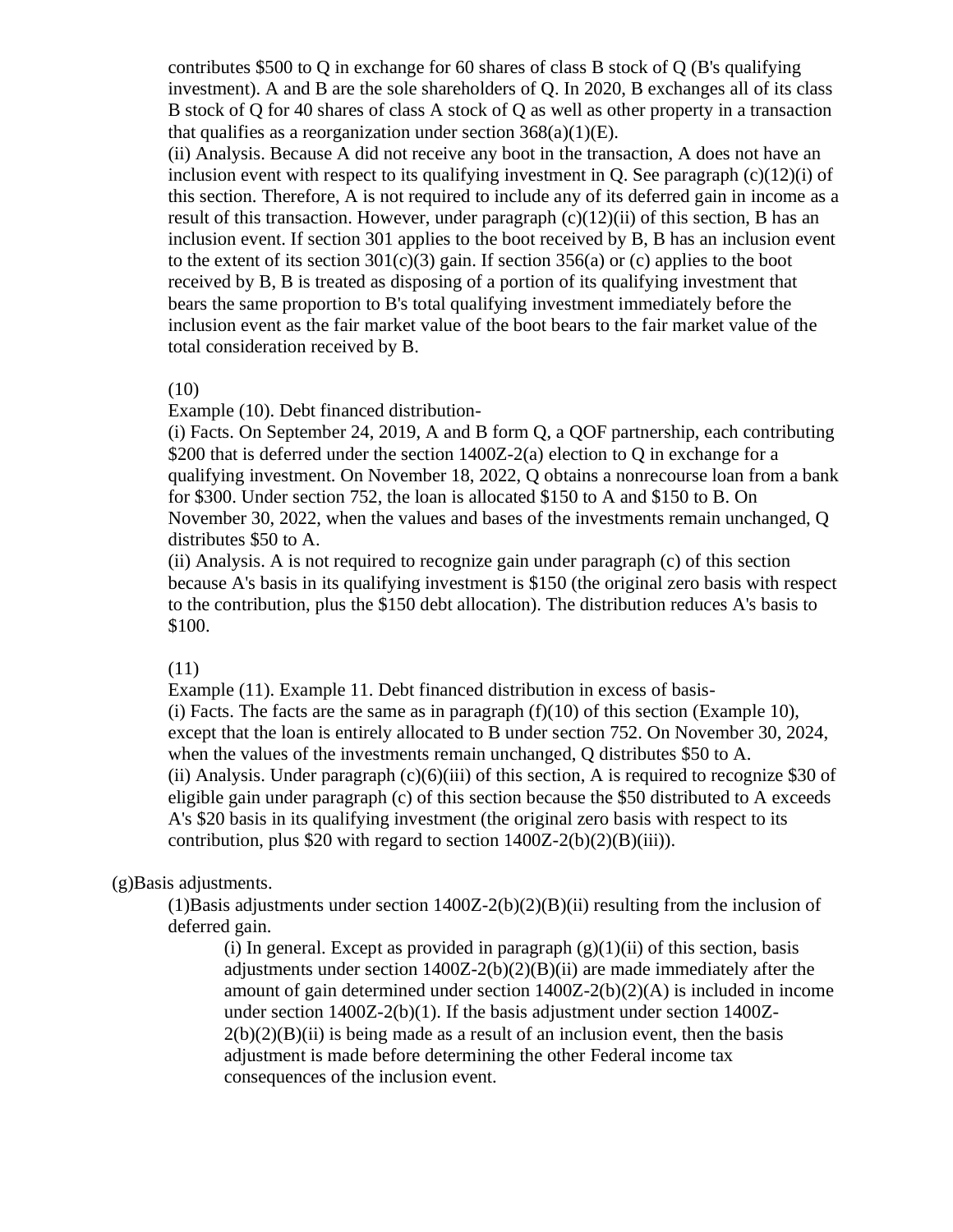(ii) Specific application to section  $301(c)(3)$  gain, section  $1059(a)(2)$  gain, S corporation shareholder gain, or partner gain.

(A) Applicability. This paragraph  $(g)(1)(ii)$  applies if a QOF makes a distribution to its owner, and if, without regard to any basis adjustment under section  $1400Z-2(b)(2)(B)(ii)$ , at least a portion of the distribution would be characterized as gain under section  $301(c)(3)$ , section  $1059(a)(2)$ , or paragraphs  $(c)(6)(iii)$  and  $(c)(7)(ii)$  of this section with respect to the owner's qualifying investment in the QOF.

(B) Ordering rule. If paragraph  $(g)(1)(ii)$  of this section applies, an eligible taxpayer is treated as having an inclusion event to the extent provided in paragraph  $(c)(6)(iii)$ ,  $(c)(7)(ii)$ , or  $(c)(8)$ ,  $(9)$ ,  $(11)$ ,  $(12)$ , or  $(13)$  of this section, as applicable. Then, the eligible taxpayer increases its basis under section  $1400Z-2(b)(2)(B)(ii)$  before determining the Federal income tax consequences of the distribution.

(iii) Shares in QOF C corporations to which section  $1400Z-2(b)(2)(B)(ii)$ adjustments are made. If a shareholder of a QOF C corporation disposes of qualifying QOF stock in an exchange subject to section 1001, basis adjustments under section  $1400Z-2(b)(2)(B)(ii)$  are made only to the portion of the qualifying investment that is disposed of in the inclusion event.

(2)Amount of basis adjustment under section  $1400Z-2(b)(2)(B)(iii)$  and (iv). The increases in basis under section 1400Z-2(b)(2)(B)(iii) and (iv) are limited to 10 percent and 5 percent, respectively, of the remaining deferred gain with respect to a qualifying investment as of the dates on which basis is increased under that section.

(3)Examples. The following examples illustrate the rules of paragraphs  $(g)(1)$  and (2) of this section.

(i)

Example (1).

(A) Facts. On May 31, 2019, A, a C corporation, sells a capital asset to an unrelated party and realizes \$500 of capital gain. On October 31, 2019, A contributes \$500 to Q, a newly formed QOF C corporation, in exchange for all of the outstanding Q common stock and elects to defer the recognition of \$500 of capital gain under section 1400Z-2(a) and §1.1400Z2(a)-1. In 2020, when Q has \$40 of earnings and profits, Q distributes \$100 to A (Distribution).

(B) Recognition of gain. Under paragraph  $(g)(1)(ii)(B)$  of this section, the Distribution is first evaluated without regard to any basis adjustment under section 1400Z-2(b)(2)(B)(ii). Of the \$100 distribution, \$40 is treated as a dividend and \$60 is treated as gain from the sale or exchange of property under section  $301(c)(3)$ , because A's basis in its O stock is \$0 under section  $1400Z-2(b)(2)(B)(i)$ . Under paragraphs  $(c)(8)(i)$  and  $(e)(2)$  of this section, \$60 of A's gain that was deferred under section 1400Z-2(a) and §1.1400Z2(a)-1 is recognized in 2020. Pursuant to  $\S 1.312-6(b)$ , A's earnings and profits increase by  $\S 60$ . (C) Basis adjustments. Under paragraph  $(g)(1)(ii)(B)$  of this section, prior to determining the further tax consequences of the Distribution, A increases its basis in its Q stock by \$60 in accordance with section 1400Z-2(b)(2)(B)(ii). As a result, the Distribution is characterized as a dividend of \$40 under section  $301(c)(1)$  and a return of basis of \$60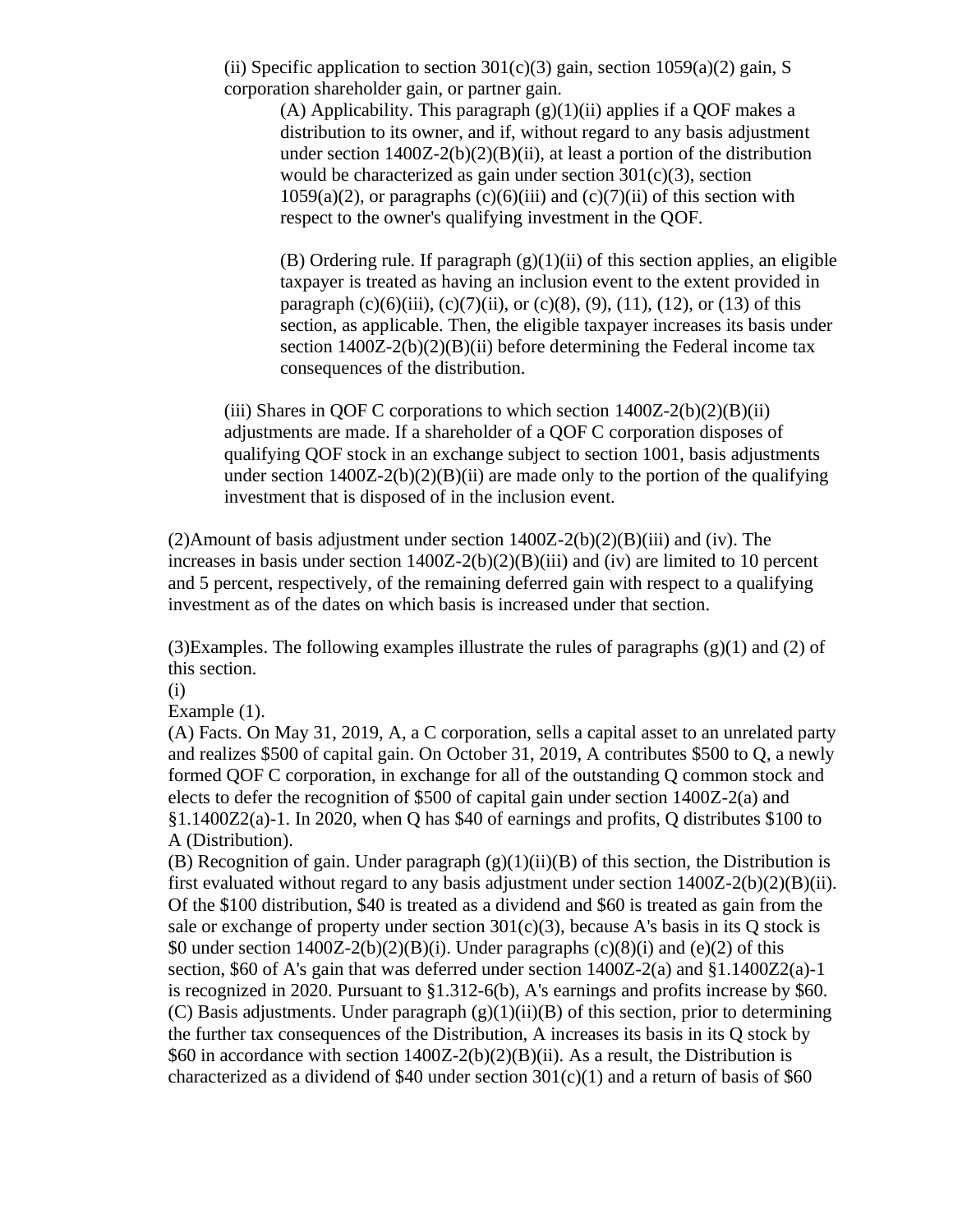under section  $301(c)(2)$ . Therefore, after the section 301 distribution, A's basis in Q is \$0 (\$60-\$60).

(ii)

Example (2).

(A) Facts. The facts are the same as in paragraph  $(g)(3)(i)$  of this section (Example 1), except that, instead of receiving a distribution, A sells half of the Q stock for \$250 in 2020. A continues to hold the remainder of its Q stock through 2024.

(B) Recognition of gain and basis adjustments in 2020. Under paragraphs (c)(1) and (e)(1) of this section, \$250 of A's gain that was deferred under section 1400Z-2(a) and  $§1.1400Z2(a)-1$  is recognized in 2020. Under paragraphs  $(g)(1)(i)$  and (iii) of this section, A increases its basis to \$250 in the sold shares in accordance with section 1400Z- $2(b)(2)(B)(ii)$  immediately before the sale. Accordingly, A has no gain or loss on the sale  $($ \$250-\$250). Pursuant to  $§1.312-6(b)$ , A's earnings and profits increase by \$250. A's basis in its remaining shares of Q stock remains \$0.

(C) Basis adjustment in 2024. Under paragraph (g)(2) of this section, A increases its basis in its remaining shares of Q stock in accordance with section 1400Z-2(b)(2)(B)(iii). Pursuant to § 1.312-6(b), A's earnings and profits are increased by the amount of the basis adjustment.

(4)Special partnership rules.

(i) General rule. The initial basis under section  $1400Z-2(b)(2)(B)(i)$  of a qualifying investment in a QOF partnership is zero, as adjusted to take into account the contributing partner's share of partnership debt under section 752.

(ii) Treatment of basis adjustments. Any basis adjustment to a qualifying investment in a OOF partnership described in section  $1400Z-2(b)(2)(B)(iii)$  and (iv) and section 1400Z-2(c) is basis for all purposes, including for purposes of suspended losses under section 704(d).

(iii) Tiered arrangements. Any basis adjustment described in section 1400Z- $2(b)(2)(B)(iii)$  and (iv) and section 1400Z-2(c) (basis adjustment rules) will be treated as an item of income described in section 705(a)(1) and must be reported in accordance with the applicable forms and instructions. Any amount to which the basis adjustment rules or to which section 1400Z-2(b)(1) applies will be allocated to the owners of the QOF, and to the owners of any partnership that directly or indirectly (solely through one or more partnerships) owns the eligible interest, and will track to the owners' interests, based on their shares of the remaining deferred gain to which such amounts relate.

(5)Basis adjustments in S corporation stock.

(i) Treatment of basis adjustments. Any basis adjustment to a qualifying investment in a QOF S corporation described in section 1400Z-2(b)(2)(B)(iii) and (iv) and section 1400Z-2(c) is basis for all purposes, including for purposes of suspended losses under section 1366(d).

(ii) S corporation investor in QOF.

(A) S corporation. If an S corporation is an investor in a QOF, the S corporation must adjust the basis of its qualifying investment as set forth in this paragraph (g).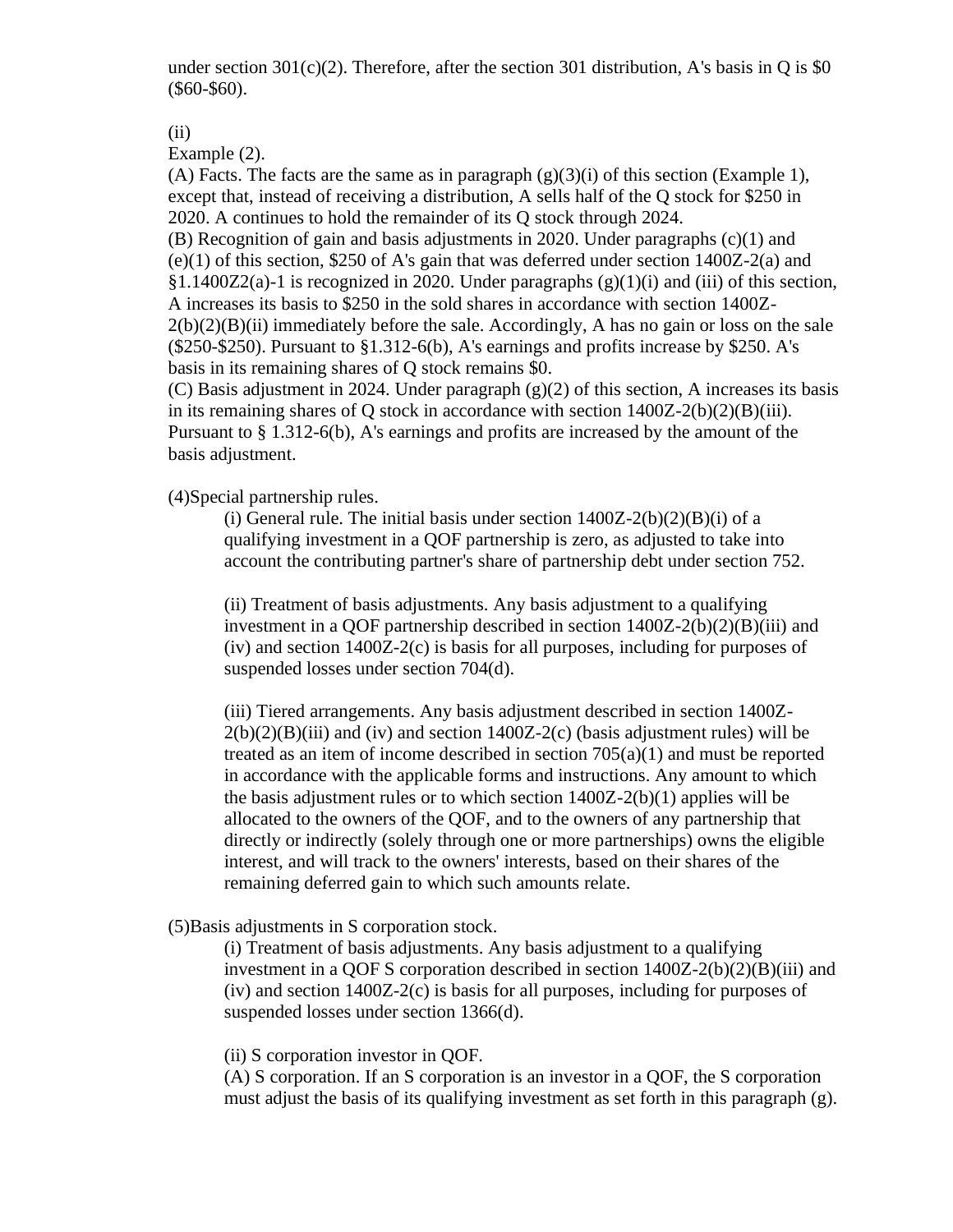The rule in this paragraph  $(g)(5)(ii)(A)$  does not affect adjustments to the basis of any other asset of the S corporation.

(B) S corporation shareholder.

(1) In general. The S corporation shareholder's pro-rata share of any recognized capital gain that has been deferred at the S corporation level will be separately stated under section 1366 when recognized and will adjust the shareholders' stock bases under section 1367 at that time.

(2) Basis adjustments to qualifying investments. Any adjustment made to the basis of an S corporation's qualifying investment under section 1400Z- $2(b)(2)(B)(iii)$  or (iv), or section 1400Z-2(c), will not:

(i) Be separately stated under section 1366; or

(ii) Until the date on which an inclusion event with respect to the S corporation's qualifying investment occurs, adjust the shareholders' stock bases under section 1367.

(3) Basis adjustments resulting from inclusion events. If the basis adjustment under section  $1400Z-2(b)(2)(B)(ii)$  is being made as a result of an inclusion event, then the basis adjustment is made before determining the tax consequences of the inclusion event other than the computation of the tax on the deferred gain.

(iii) QOF S corporation.

(A) Transferred basis of assets received. If a QOF S corporation receives an asset in exchange for a qualifying investment, the basis of the asset shall be the same as it would be in the hands of the transferor, increased by the amount of the gain recognized by the transferor on such transfer.

(B) Basis adjustments resulting from inclusion events. If the basis adjustment under section  $1400Z-2(b)(2)(B)(ii)$  for the shareholder of the QOF S corporation is being made as a result of an inclusion event, then the basis adjustment is made before determining the tax consequences of the inclusion event other than the computation of the tax on the deferred gain.

(6)Basis in the hands of a taxpayer who received a qualifying investment in a QOF by reason of the prior owner's death.

(i) In general. The basis of a qualifying investment in a QOF, transferred by reason of a decedent's death in a transfer that is not an inclusion event, is zero under section 1400Z- $2(b)(2)(B)(i)$ , as adjusted for increases in basis as provided under section 1400Z- $2(b)(2)(B)(ii)$  through (iv) and (c). See paragraph (c)(4) of this section.

(ii) Examples. The following examples illustrate the rule of this paragraph  $(g)(6)$ . (A)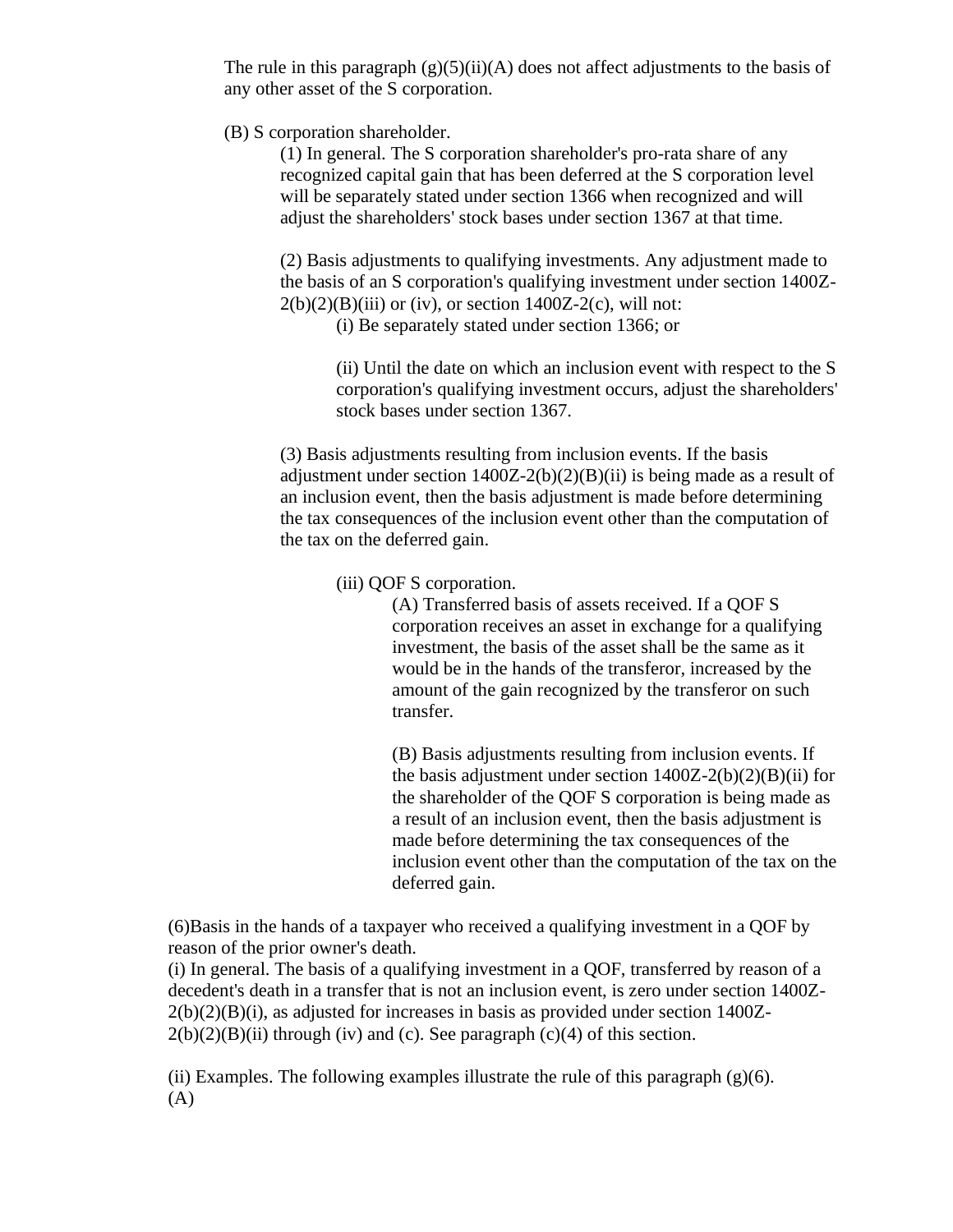Example (1). Taxpayer A, an individual, contributed \$50X to a QOF in exchange for a qualifying investment in the QOF in January 2019. This \$50X was capital gain that was excluded from A's gross income under section  $1400Z-2(a)(1)(A)$ . A's basis in the qualifying investment is zero. As of January 2024, A's basis in the QOF is increased by an amount equal to 10 percent of the amount of gain deferred by reason of section 1400Z- $2(a)(1)(A)$ , so that A's adjusted basis in 2024 is \$5X. A dies in 2025 and A's heir inherits this qualifying investment in the QOF. A's death is not an inclusion event for purposes of section 1400Z-2. The heir's basis in the qualifying investment is \$5X.

# (B)

Example (2). The facts are the same as in paragraph  $(g)(6)(ii)(A)$  of this section (Example 1), except that A dies in November 2027, when the fair market value of the qualifying investment was \$75X. A was required to pay the tax on the excess of the deferred capital gain over A's basis as part of A's 2026 income. Therefore, at the time of A's death, A's basis in the qualifying investment is the sum of three basis adjustments: The adjustment made in January 2024 described in paragraph  $(g)(6)(ii)(A)$  (Example 1) (\$5X); an additional adjustment made as of January 2026 equal to 5 percent of the amount of gain deferred by reason of section  $1400Z-2(a)(1)(A)$  (\$2.5X); and the adjustment as of December 31, 2026, by reason of section  $1400Z - 2(b)(1)(B)$  and  $(b)(2)(B)(ii)$  (\$42.5X). Accordingly, the basis of the qualifying investment in the hands of A's heir is \$50X.

(h)Notifications by partners and partnerships, and shareholders and S corporations.

(1)Notification of deferral election. A partnership that makes a deferral election must notify all of its partners of the deferral election and state each partner's distributive share of the deferred gain in accordance with applicable forms and instructions.

(2)Notification of deferred gain recognition by indirect QOF owner. If an indirect owner of a QOF partnership sells or otherwise disposes of all or a portion of its indirect interest in the QOF partnership in a transaction that is an inclusion event under paragraph (c) of this section, such indirect owner must provide to the QOF owner notification and information sufficient to enable the QOF owner, in a timely manner, to recognize an appropriate amount of deferred gain.

(3)Notification of section 1400Z-2(c) election. A QOF partner or QOF S corporation shareholder must notify the QOF partnership or QOF S corporation, as appropriate, of an election under section  $1400Z-2(c)$  to adjust the basis of the qualifying QOF partnership interest or qualifying QOF stock, as appropriate, that is disposed of in a taxable transaction. Notification of the section 1400Z-2(c) election, and the adjustments to the basis of the qualifying QOF partnership interest(s) or qualifying QOF stock disposed of, or to the QOF partnership asset(s) or QOF S corporation asset(s) disposed of, as appropriate, is to be made in accordance with applicable forms and instructions.

# (i) [Reserved]

# (j)Applicability dates.

(1)In general. The provisions of this section are applicable for taxable years beginning after March 13, 2020.